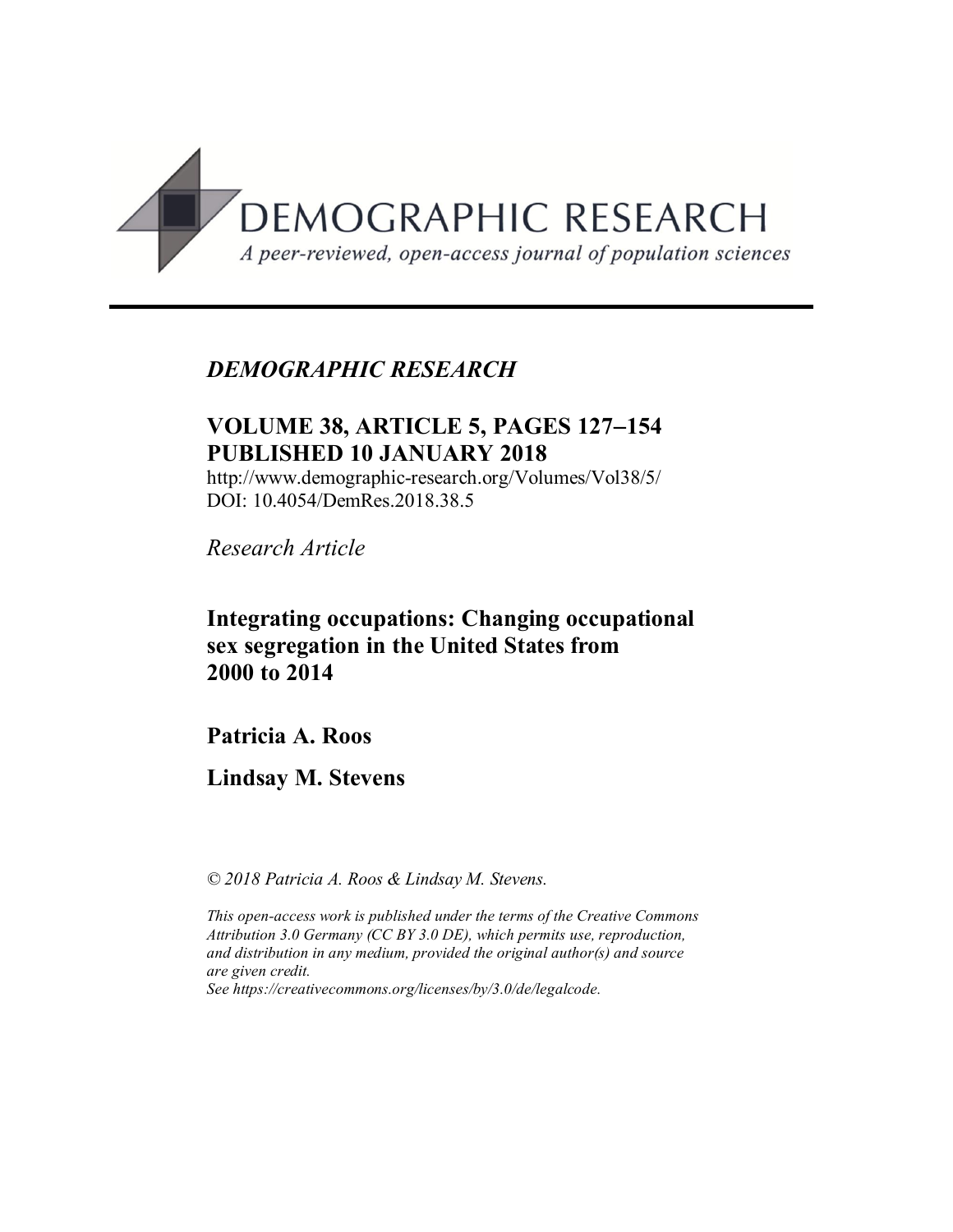# **Contents**

| $\mathbf{1}$           | Introduction                                                                                                                                                                               | 128                      |
|------------------------|--------------------------------------------------------------------------------------------------------------------------------------------------------------------------------------------|--------------------------|
| $\overline{2}$         | Historical trends in feminization and masculinization                                                                                                                                      | 129                      |
| 3                      | The 'how' of integration                                                                                                                                                                   | 130                      |
| $\overline{4}$         | The unevenness of integration                                                                                                                                                              | 131                      |
| 5<br>5.1<br>5.2        | Data and methods<br>Data<br>Variables                                                                                                                                                      | 132<br>132<br>134        |
| 6<br>6.1<br>6.2<br>6.3 | Analysis<br>Changing occupational integration, 2000 to 2014<br>The social demography of feminizing and masculinizing occupations<br>Who works in feminizing vs. masculinizing occupations? | 135<br>135<br>141<br>143 |
| 7                      | Discussion                                                                                                                                                                                 | 147                      |
| 8                      | Acknowledgements                                                                                                                                                                           | 150                      |
|                        | References                                                                                                                                                                                 | 151                      |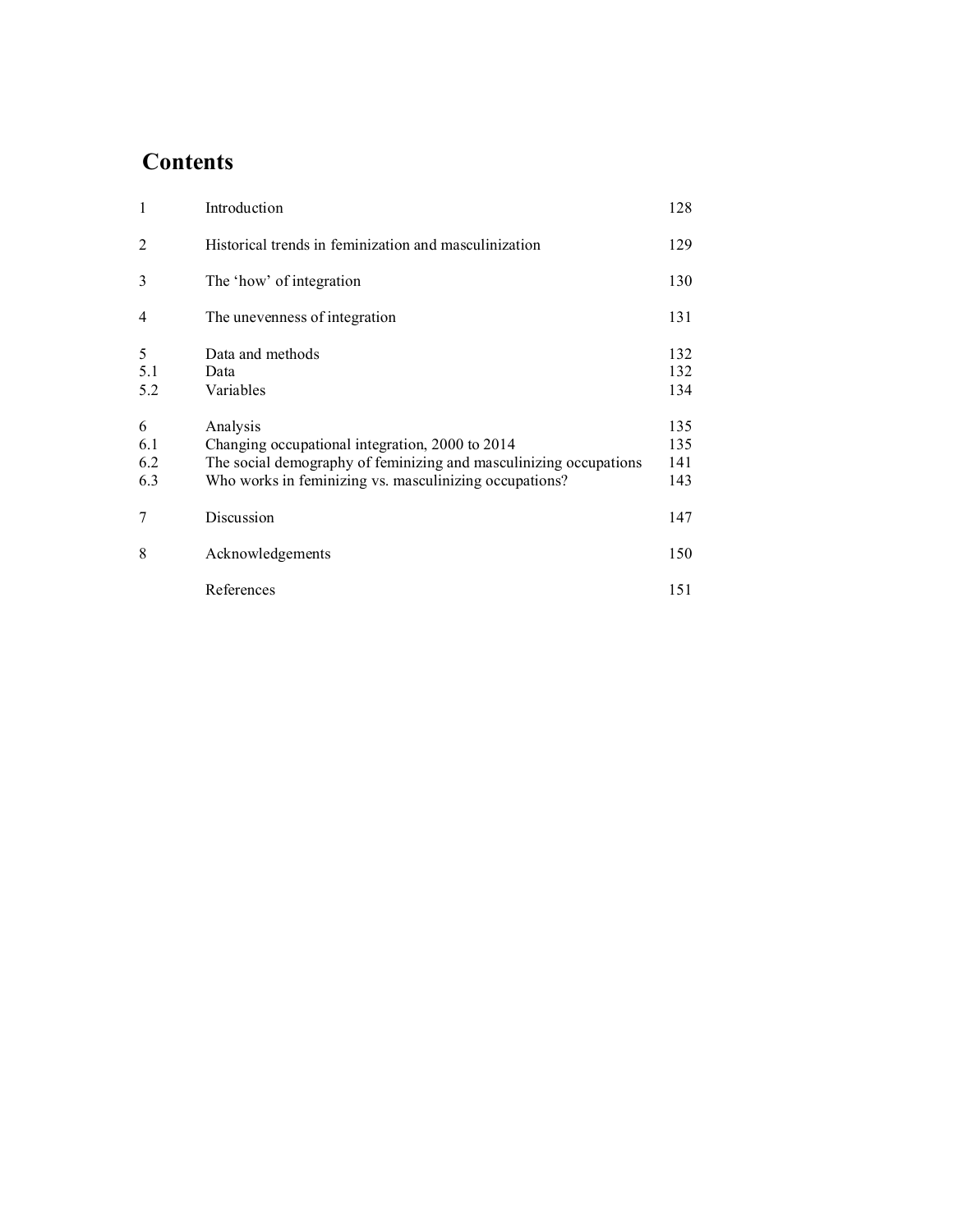# **Integrating occupations: Changing occupational sex segregation in the United States from 2000 to 2014**

**Patricia A. Roos[1](#page-2-0)**

**Lindsay M. Stevens[2](#page-2-1)**

# **Abstract**

### **BACKGROUND**

Declining occupational sex segregation in the late  $20<sup>th</sup>$  century helped to usher in unprecedented occupational and economic advancement for women. As the  $21<sup>st</sup>$  century dawned, that advancement stalled.

### **OBJECTIVE**

We examine how occupational integration occurred in the early decades of the  $21<sup>st</sup>$ century by focusing on (1) the extent of occupational feminization and masculinization and (2) occupational succession. More broadly we examine how the representation of women in detailed occupational categories changed between 2000 and 2014, regardless of whether they were historically 'male' or 'female,' and how sociodemographic characteristics contributed to uneven shifts in occupational integration.

#### **METHODS**

We use Integrated Public Use Microdata Series data to estimate the percentage point female at the detailed occupation level, specifically the 5% census microdata sample for 2000, and two 1% American Community Survey (ACS) samples for 2013 and 2014.

### **RESULTS**

Despite a stall in overall integration, there was much fluctuation within detailed occupations. Moreover, occupational inroads have been uneven in the post-2000 period. Women gained entry into the same types of professional and managerial occupations they entered between 1970 and 2000, especially in the health professions. Men increased their representation in lower-level, nonprofessional occupations.

<span id="page-2-0"></span><sup>&</sup>lt;sup>1</sup> Corresponding author. Department of Sociology, Rutgers University, New Brunswick, USA. Email: [roos@rutgers.edu.](mailto:roos@rutgers.edu)

<span id="page-2-1"></span><sup>&</sup>lt;sup>2</sup> Department of Sociology, Rutgers University, New Brunswick, USA. Email: l[indsay.stevens@rutgers.edu.](mailto:lindsay.stevens@rutgers.edu)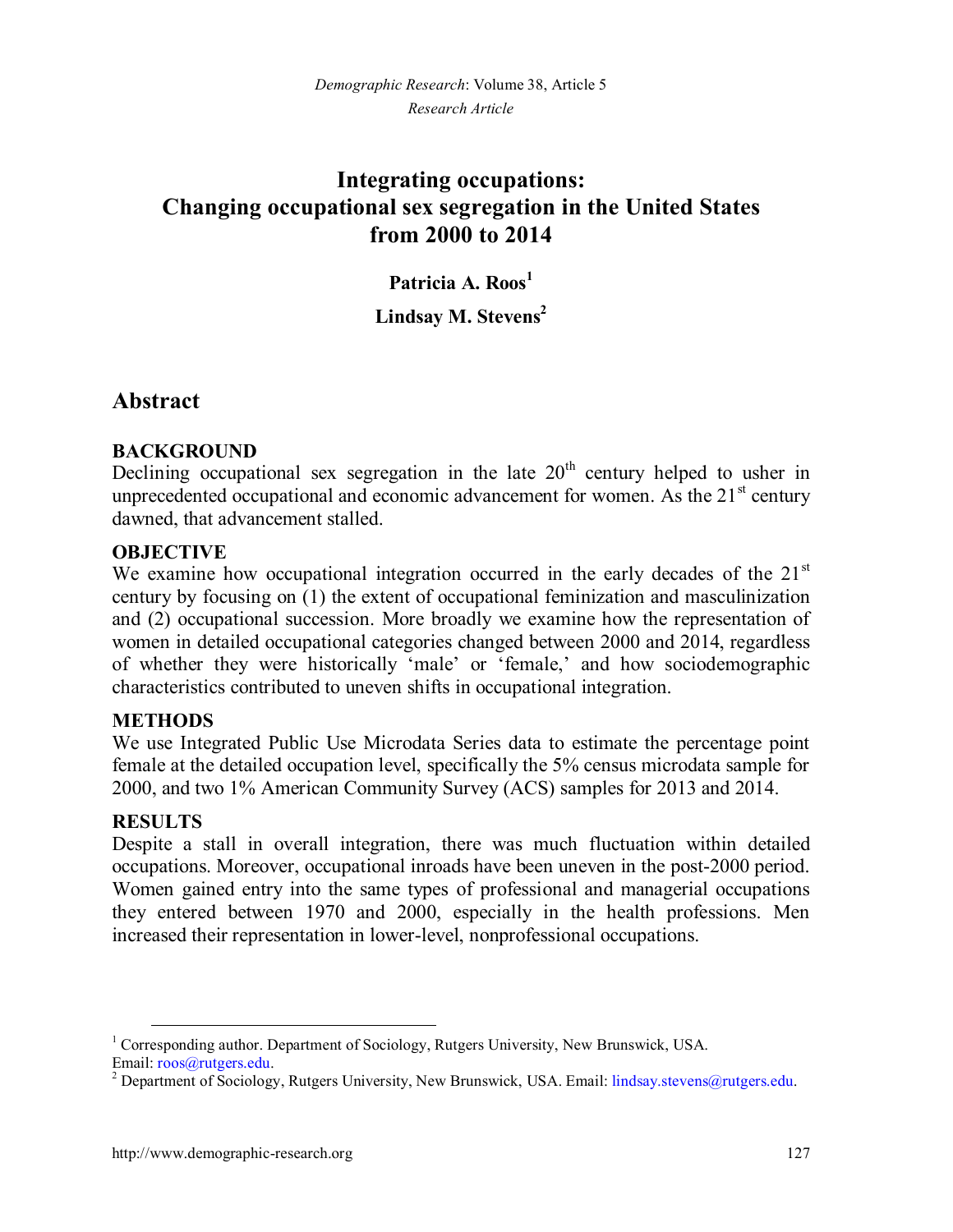### **CONTRIBUTION**

Rather than focus solely on predominantly male or female occupations, we focus more broadly on how occupations feminize and masculinize. More occupations masculinized than previously. Moreover, those in feminizing occupations are more likely to be advantaged (e.g., white, citizens, and educated), while those in masculinizing occupations are more likely to be disadvantaged (e.g., black, Hispanic, and poor English speakers).

# **1. Introduction**

Researchers, policy makers, and the general public have long been interested in why women and men continue to work in such different occupations. Stark occupational segregation by sex has endured for as long as statistics have been kept. We remain interested in this topic because occupational sex segregation is shorthand for gender inequity in women's opportunities, both occupationally and economically. It was not until the 1970s that overall sex segregation began to decline in any substantial way. That decline continued more slowly in the 1980s and 1990s due in large measure to women's inroads into traditionally male occupations, especially in professional and managerial fields. Occupational integration has long been seen as a boon for women's occupational and economic advancement (Cohen 2013; Hegewisch and Hartmann 2014; Mandel 2013; Reskin and Roos 1990). Indeed, Blau and Kahn (2016) argue that gender differences in occupational distribution remain the most important explanation for the remaining wage gap.

As the new century dawned, researchers began to report on a stall in overall occupational sex desegregation, relying for the most part on indexes of dissimilarity (Cotter, Hermsen, and Vanneman 2004, 2009; Cohen, Huffman, and Knauer 2009; England2010; Hegewish and Hartmann 2014; Tomaskovic-Devey et al. 2006).<sup>3</sup> For example, from 1950 to 1990 there were steep declines in occupational segregation: The indexes declined from 60.8 to 48.4. Between 1990 and 2000 there was a smaller decline, from 48.4 to 46.6, meaning that by 2000 about 47% of workers would need to switch occupations for men and women to be represented equally (Cotter, Hermsen, and Vanneman 2004: Table 6).

We know substantially less about what has happened since the stall began, although this recent period is of great interest to the popular press (e.g., Dewan and

<span id="page-3-0"></span> $3$  Researchers focus on multiple types of stalls when discussing trends in gender inequality (e.g., in labor force participation, occupational sex segregation, and earnings [Cotter, Hermsen, and Vanneman 2004; England 2010]). We focus here on declining occupational sex segregation, or occupational integration.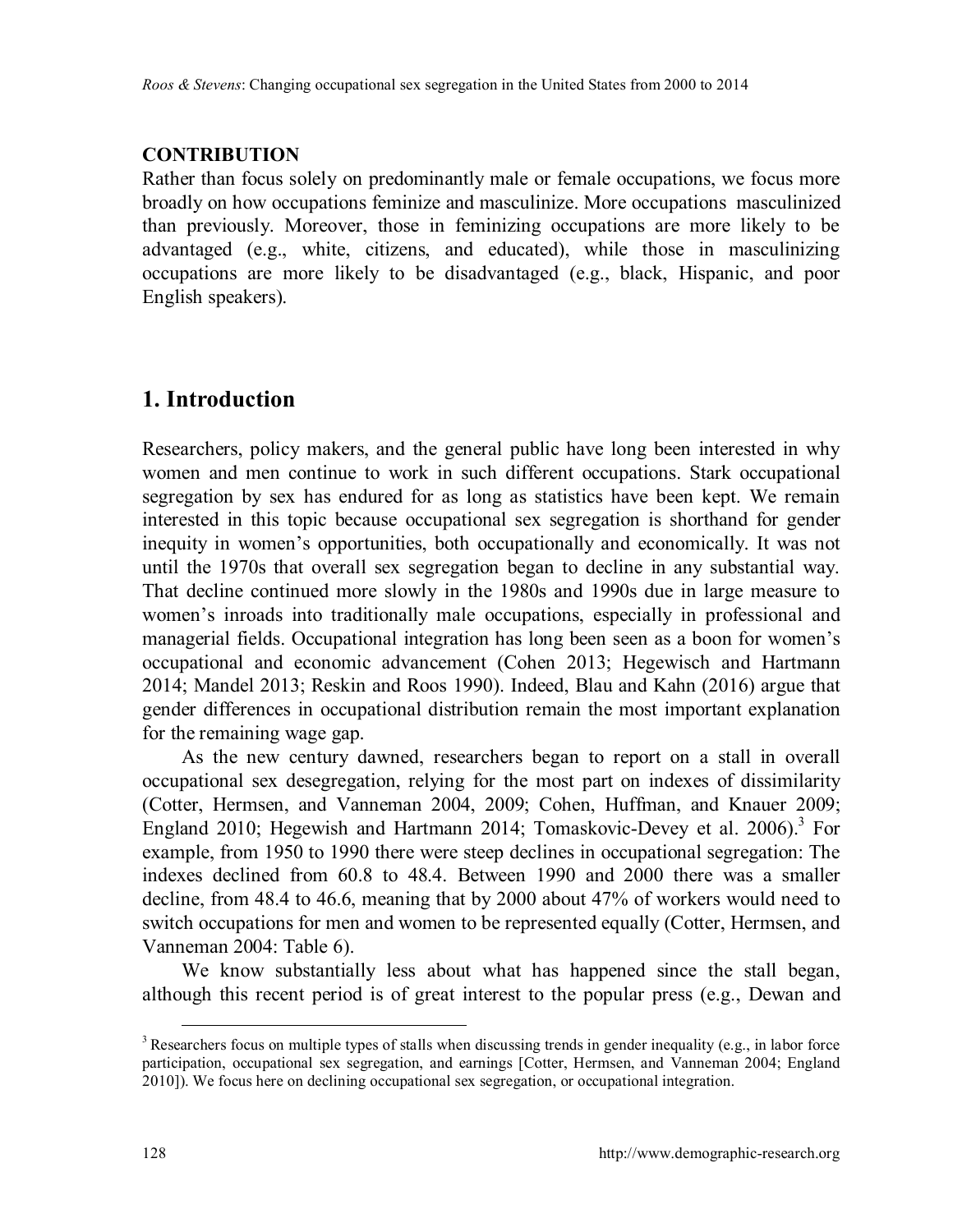Gebeloff 2012; Miller 2017). In this paper, we explore how sex integration shifted in recent decades. Rather than using indexes of dissimilarity, we follow a different tradition in integration research, focusing on how the representation of women in detailed occupational categories changed between 2000 and 2014 (e.g., Reskin and Roos 1990). Traditionally, researchers have studied predominantly male occupations that feminized. We examine masculinization as well. More broadly, we examine how occupations shifted to become more or less segregated by sex, regardless of whether those occupations were initially 'male' or 'female.' We also examine how the integration occurred by focusing on its unevenness, specifically by sociodemographic characteristics such as race and immigrant status (e.g., Dill, Price-Glynn, and Rakovski 2016; Gatta and Roos 2005). With these foci we examine sex integration in process.

## **2. Historical trends in feminization and masculinization**

Since the 1970s, significant changes in occupational structure, and culture and attitudes more broadly (e.g., Coontz 2011), increased women's representation in the labor force, and increased their inroads into male occupations (Hegewisch and Hartmann 2014; Mandel 2013; Reskin and Roos 1990). At the aggregate level, by 1970 women made up 38% of the workforce. By 1980, their overall percentage increased by 4.6% (to 42.6%), and another 2.4% by 1988 (to 45%; Reskin and Roos 1990: Table 1.6). Mandel (2013: Table 1) finds that increased female representation between 1970 and 2007 reflected their inroads into high-paid occupations: By 2007 their representation in the top wage decile was nearly equal to men's. Our data shows that between 2000 and 2014, women's representation at the aggregate level slowed to less than one half of one percentage point (+.35%), from 47.93 to 48.28%, another form of stall.

In the 1970 to 1990 period, occupational feminization occurred more frequently than masculinization (occupations disproportionately increasing vs. decreasing their representation of women respectively). Reskin and Roos (1990: Table 1.6) show that 33 traditionally male occupations (>60% male in 1970) feminized disproportionately between 1970 and 1980. In contrast, only three traditionally female occupations (>60% female in 1970) masculinized disproportionately.<sup>4</sup> [F](#page-4-0)ollowing a similar logic for mixedsex occupations, Gatta and Roos (2005: Table II) find that 37 occupations feminized

<span id="page-4-0"></span><sup>4</sup> Reskin and Roos's (1990) figures are calculated using a detailed occupational classification comparable across the three decades studied. Their (p. 16) criterion for "disproportionate change" was 9% or more, or roughly twice women's change in the labor force as a whole from 1970 to 1980 (4.6%). The 33 traditionally male occupations that disproportionately feminized were chosen from 503 detailed occupations. Reskin and Roos's (1990: 27) endnotes 13 and 15 make clear that their Table 1.6 refers only to occupations designated as predominantly male or female (more than 60% male or female respectively) in 1970.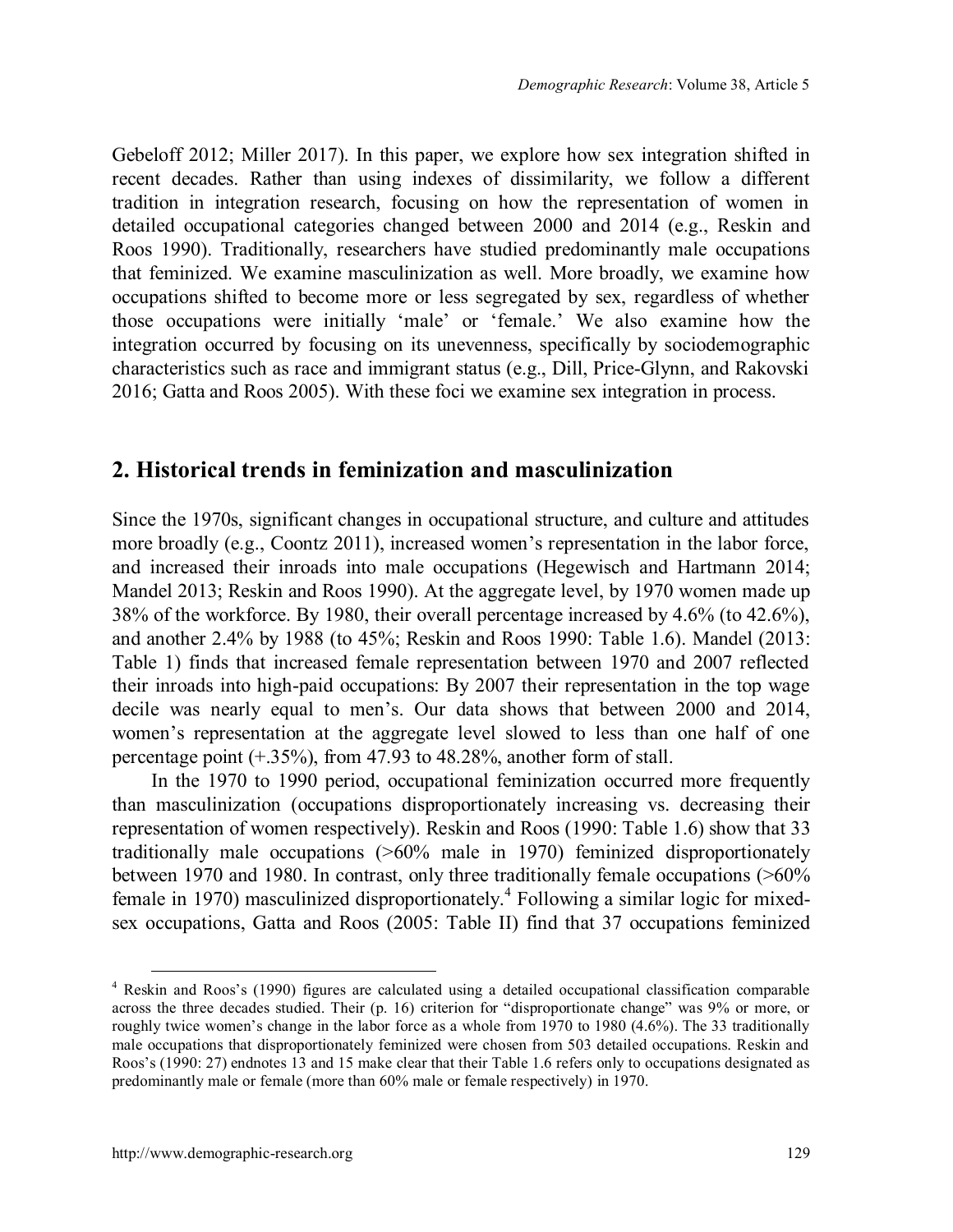disproportionately between 1970 and 1990, nine remained stable, and only four disproportionately masculinized.<sup>[5](#page-5-0)</sup>

Because most of the occupational sex integration that occurred between 1970 and 1990 was women moving into traditionally male occupations, researchers focus on the conditions, barriers, and stimuli to women's advancement in these occupations (e.g., Reskin and Roos 1990). Other researchers (e.g., Williams 1993) examine male entry into female occupations, especially the female professions. Here we study broader processes of feminization and masculinization across the occupational spectrum, not just predominantly male occupations that feminized or predominantly female occupations that masculinized.

## **3. The 'how' of integration**

As noted, we follow in the tradition of integration research that uses change in occupational percentage point female to demonstrate how feminization and masculinization occur. Relying on a set of case studies of traditionally male occupations that feminized in the 1970s, Reskin and Roos (1990) posit a dual queuing approach to demonstrate how occupational integration operates, addressing issues of both supply and demand. Although their main interest was in explaining occupational feminization, their logic holds for masculinization as well. Importantly, they describe the changing representation of women in the context of occupational succession, or how occupational integration was patterned by sex, race, and immigrant status. For example, they describe how in the 1800s Irish men replaced native white women in the United States textile mills as the latter moved to middle-class jobs like teaching that white men were leaving. Cigar making also shifted from female to male and back to female again, as the location of work shifted from home to the factory, and from less to more skilled, and back to less skilled again (page 15). Also focusing on a historical view, Branch (2011) describes how structural mechanisms led to variations in integration by race, sex, and class. Using an intersectional lens, she demonstrates how employers relied on a "hierarchy of preferences" to choose among race and sex groups.

In their study of mixed occupations (those between 45% and 55% female in 1990), Gatta and Roos (2005: 370) demonstrate the theoretical usefulness of studying how "nominally integrated" occupations increased or decreased their representation of women. Their findings show that "paths to equity" vary within currently mixed occupations: Some integrated occupations feminized between 1970 and 1990, and a much smaller number masculinized or remained stable (2005: Table II). They also

<span id="page-5-0"></span> $5$  Gatta and Roos (2005) use the same data and classification as Reskin and Roos, for 1970, 1980, and 1990. Their criterion for disproportionate change was 10% or more between 1970 and 1990.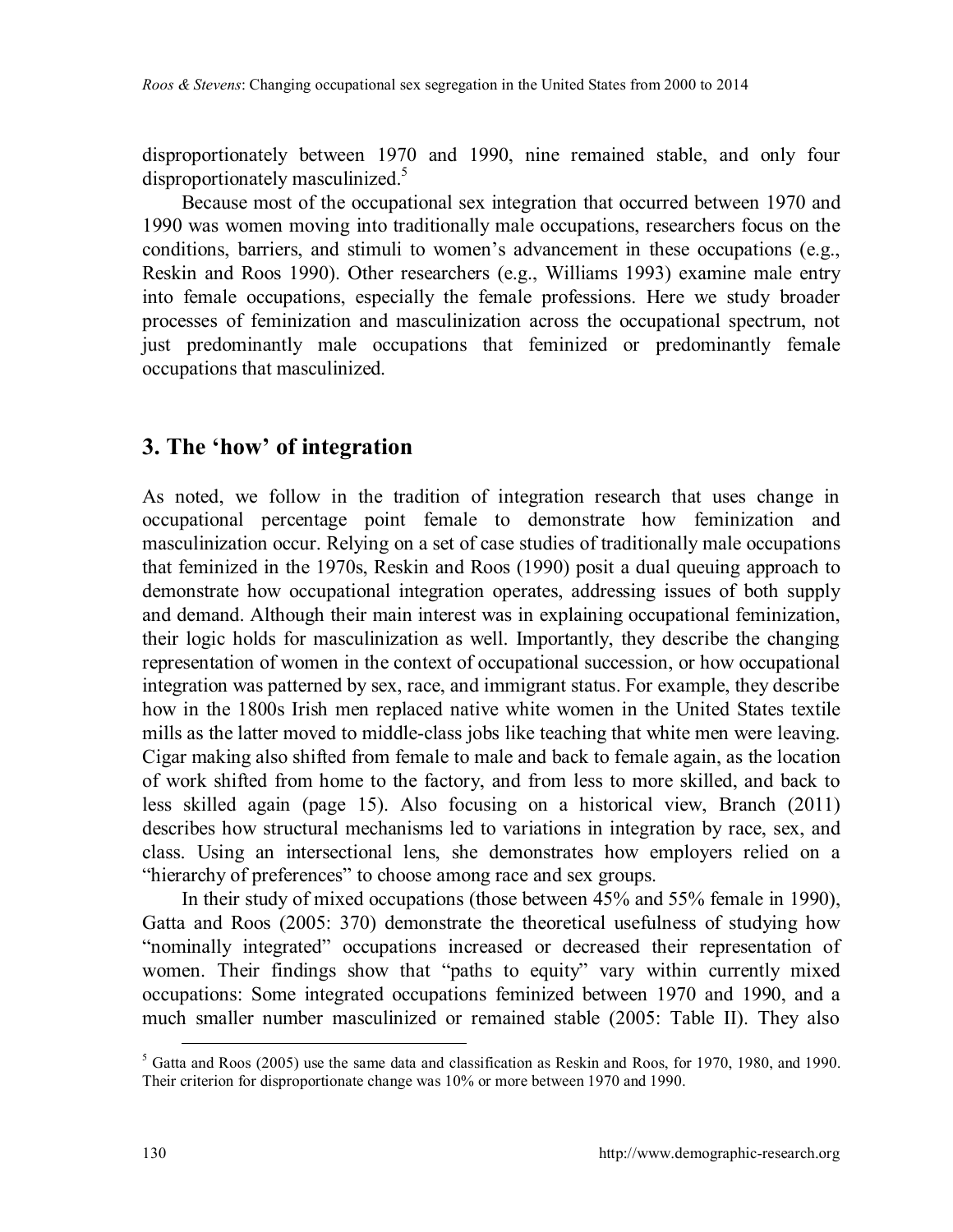addressed occupational succession, demonstrating empirically how occupational integration was patterned by race, immigration status, and other sociodemographic characteristics.

## **4. The unevenness of integration**

Much of the rich research on the unevenness of integration addresses occupational choice, a focus not possible with our data. Instead we examine how occupational outcomes are patterned by race and other sociodemographic characteristics. Such sociodemographic unevenness suggests that it is important to examine more recent data, and to do so in an intersectional way (e.g., Browne and Misra 2003; McCall 2005).

Our data demonstrates that women's representation in the labor force only increased by +.35% between 2000 and 2014. As Reskin and Maroto (2011: 82) argue, "It makes sense to look at which groups advanced most and least and in what sectors." This unevenness in sex integration suggests that the observed stall at the aggregate level will likely vary across occupations. Accordingly, we examine the extent to which women's representation shifts at the detailed occupational level. We expect to see variation by race and other sociodemographic characteristics (e.g., citizenship, immigrant status, English language proficiency, and poverty), similar to those Gatta and Roos (2005) find for earlier years. Researchers demonstrate the importance of demographic factors other than gender on occupational mobility. Alegria and Branch (2015) show that focusing solely on gender oversimplifies the role of race and immigrant status on career success in US STEM fields. Dill, Price-Glynn, and Rakovski (2016) demonstrate the importance of racial/ethnic status on men's participation in predominantly female direct health care work. Finally, Cotter, Hermsen, and Vanneman (2004) confirm variation across race/ethnic groups in occupational integration.

We expect feminization of traditionally male professions to continue, reflecting declines in sex gaps in education and experience. Using data for 1980 to 2010, Blau and Kahn (2016) find that women increased both their educational attainment and their labor market experience relative to men. Indeed, by 2011, women's average level of schooling was higher than men's, and they were more likely than men to have at least an advanced degree (page 4; see also Buchmann, DiPrete, and McDaniel 2008).

Autor (2010: 203, Figure 1) also demonstrates significant shifts in the broader economy for 1979 to 2007: He finds a "pronounced 'polarization' of job opportunities across occupations, with employment growth concentrated in relatively high-skill, highwage and in low-skill, low-wage jobs – at the expense of 'middle-skill' jobs." Declining middle-skill occupations include blue-collar production, craft, and operative work, precisely the occupations held by male workers without a college degree (Autor 2010: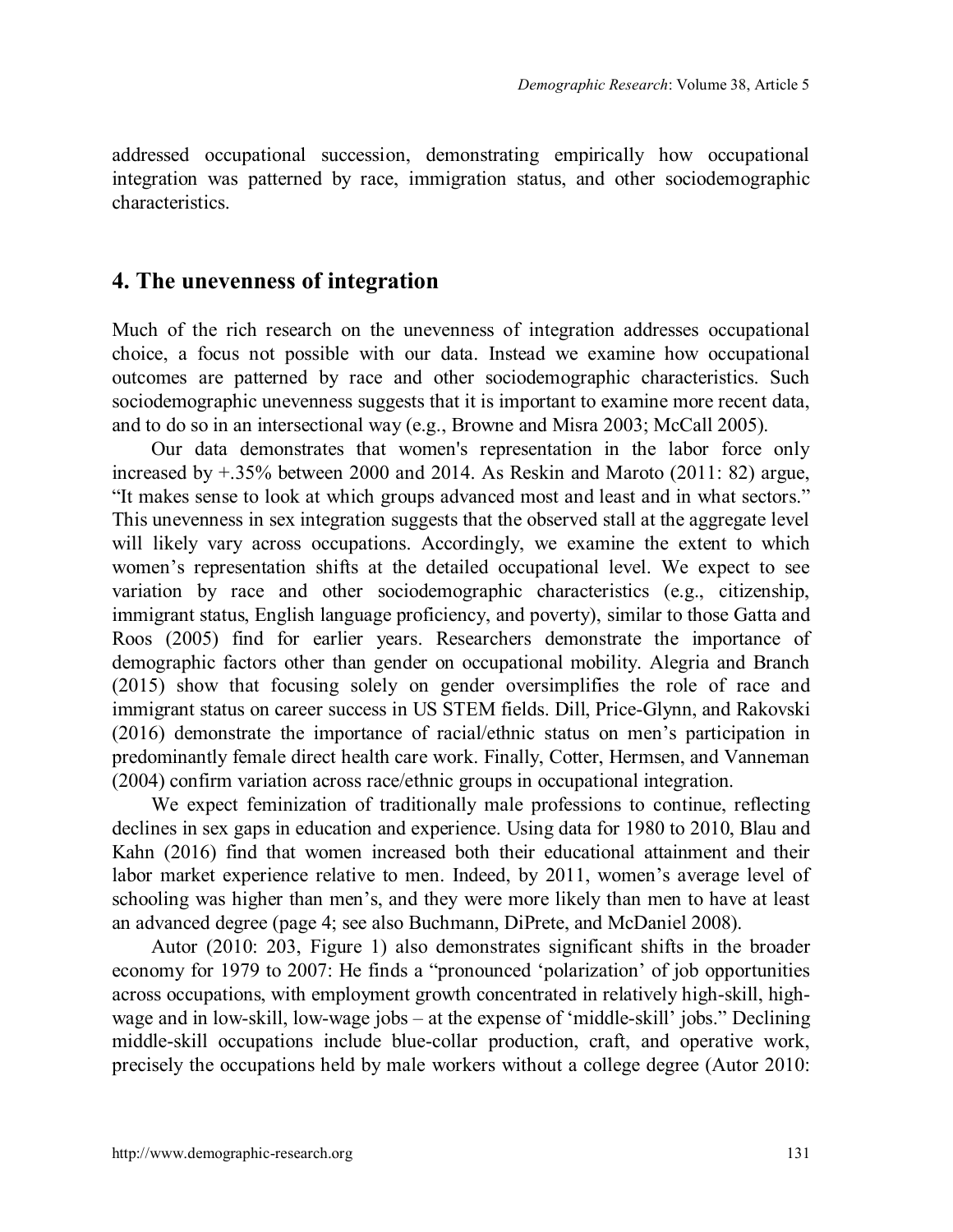1; see also Dill, Price-Glynn, and Rakovski 2016). Although these employment declines in middle-skill occupations were substantially greater for women than men (Autor 2010: 10), women were more likely to move from middle- to high-skill occupations, while men moved to the "tails of the distribution," especially low-skill occupations. These findings illustrate the hollowing out of the middle class (Kalleberg 2009, 2011; Williams 2013), suggesting continued shifts of educated women into professional occupations and men into low-skill occupations.

We address two research questions. First, does the stall in sex integration at the aggregate level persist throughout the occupational structure? We examine which detailed occupations disproportionately feminized and masculinized between 2000 and 2014 and whether earlier patterns of integration continued or shifted over time. Second, we examine occupational succession, specifically focusing on the social demography of occupational change: Who works in feminizing and masculinizing occupations respectively? By focusing broadly we are able to identify sex integration in process, even if those occupations have not yet shifted their composition to predominantly male or female occupations, and indeed perhaps never will.

### **5. Data and methods**

#### **5.1 Data**

We examine changing occupational sex segregation from 2000 to 2014 using microdata for detailed occupational categories available from Integrated Public Use Microdata Series (IPUMS)(Ruggles et al. 2015; [https://usa.ipums.org/usa/sda/\)](https://usa.ipums.org/usa/sda/). For 2000, we use the 5% census microdata sample. To generate a sufficient sample size for 2014, we combined two 1% American Community Survey (ACS) samples, 2013 and 2014, referring to the two latter as 2014.

We chose to focus on the 2000 to 2014 period. First, previous work has already thoroughly examined the pre-2000 period (e.g., Gatta and Roos 2005; Reskin and Roos 1990). Our work examines whether those earlier patterns persist or change. Second, there were major changes in the census occupational classifications that occurred between 1970 and 2000 and still more changes between 2000 and 2014. Reskin and Roos (1990) and Gatta and Roos (2005) use the same, comparable data for 1970, 1980, and 1990; we address comparability issues between 2000 and 2014 (see below). Third, with the 2013 and 2014 ACS data, we use the most recent data available with detailed occupational data.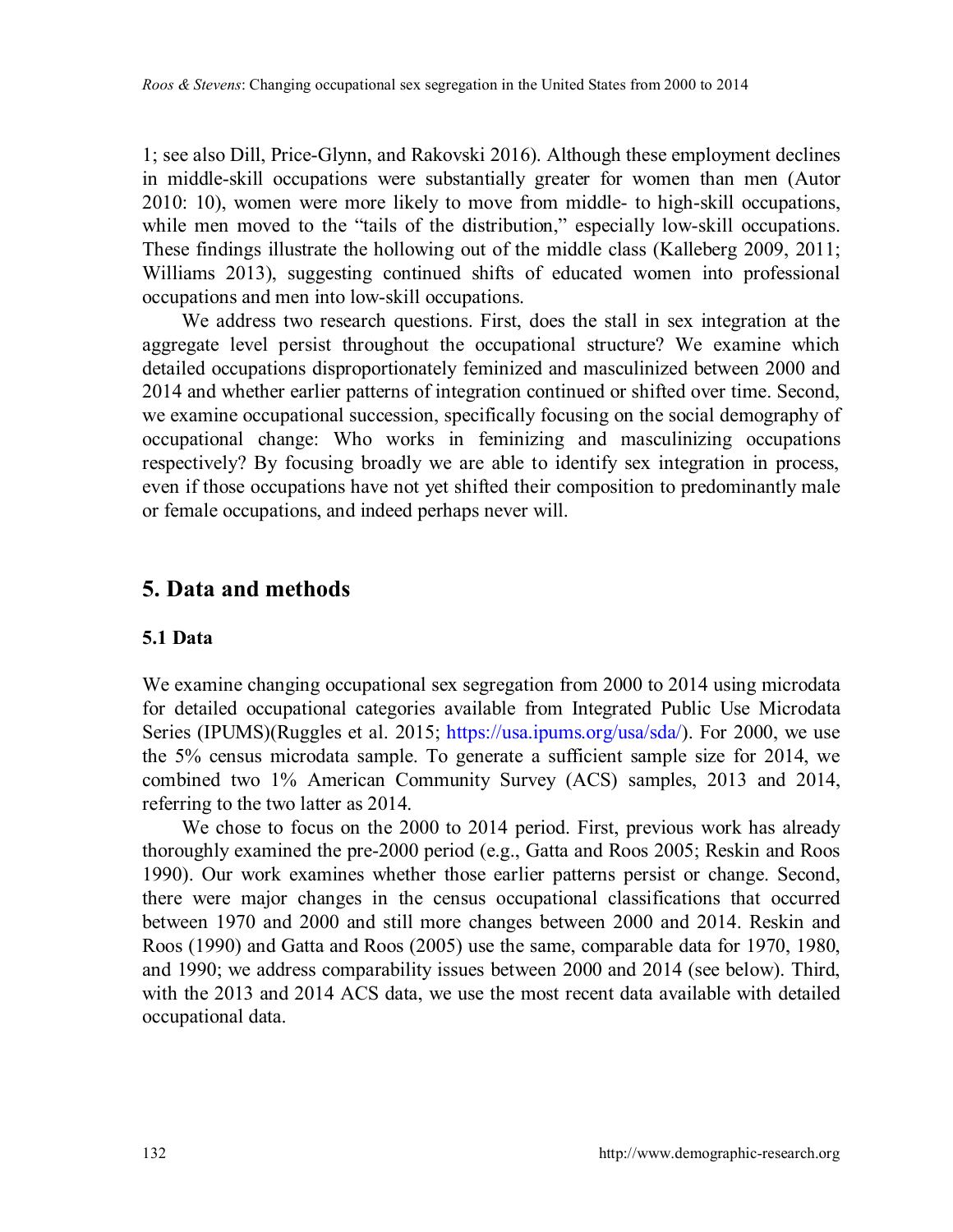With respect to sample selection, we use all those for whom a detailed occupationalcode was available. <sup>6</sup> The age range for this selection was 16 to 93 in 2000, and 16 to 96 in 2014. We weighted our analyses by the recommended IPUMS weight variable (perwt for 2000, and perwt/2 for 2013/2014). We spent considerable time assessing the comparability between the 2000 and 2014 detailed occupational classificationsand created a comparable four-digit code (occ2014).<sup>7</sup> We feel confident in our comparisons, given that all the occupational classifications are based on detailed US data.

Our analytic strategy presents data at both the occupational and individual levels addressing our two research questions. In Table 1 we examine which detailed occupations disproportionately shifted their sex composition between 2000 and 2014. To compare our findings with previous decades, we calculated the detailed occupation's sex type in 2000. This variable was coded 'male' when the percent female in 2000 was less than 40%, 'mixed' when it was inclusive 40%–60%, and 'female' when it was greater than 60%. We then address the social demography of occupational change: Who works in feminizing vs. masculinizing occupations?<sup>[8](#page-8-2)</sup> We estimate descriptive statistics for occupational characteristics typically addressed in analyses of this sort, and determine if these vary by feminizing, stable, and masculinizing occupations (Table 2). Turning to individual-level data, we then estimate a logistic regression to determine which sociodemographic characteristics lead to masculinization and which to feminization between 2000 and 2014 (Tables 3 and 4). Our estimates are calculated for samples with no missing values on included variables.

<span id="page-8-0"></span> $6$  There are two exceptions to this general rule: (1) we excluded anyone who was unemployed with no work experience in the last five years or earlier or never worked, and (2) we excluded anyone in occupations that could not be made comparable between 2000 and 2014.

<span id="page-8-1"></span><sup>&</sup>lt;sup>7</sup> We were successful in creating an occupational classification with a large number of comparable codes (n=448), with 475 codes in 2000, and 478 codes in 2014. An appendix that shows our decision making is available upon request. We specify the 2000 codes and names, the 2014 codes and names, our new code based on the 2014 OCC code ("occ2014"), the percentage female for each year calculated with occ2014 codes, and the change in percentage female between 2000 and 2014. We use several reference documents to create "occ2014": [https://usa.ipums.org/usa/resources/codebooks/2000\\_PUMS\\_codebook.pdf,](https://usa.ipums.org/usa/resources/codebooks/2000_PUMS_codebook.pdf) [https://usa.ipu](https://usa.ipums.org/usa/volii/occ_acs.shtml) ms.org/usa/volii/occ\_acs.shtml, and htt[ps://usa.ipums.org/usa/volii/acs\\_occtooccsoc.shtml.](https://usa.ipums.org/usa/volii/acs_occtooccsoc.shtml)

<span id="page-8-2"></span><sup>&</sup>lt;sup>8</sup> We use 'feminized' and 'masculinized' to refer to changing occupational sex composition (e.g., 'sex type'), not occupational gender type. See Britton (2000: 424) for a discussion of the distinction between these concepts.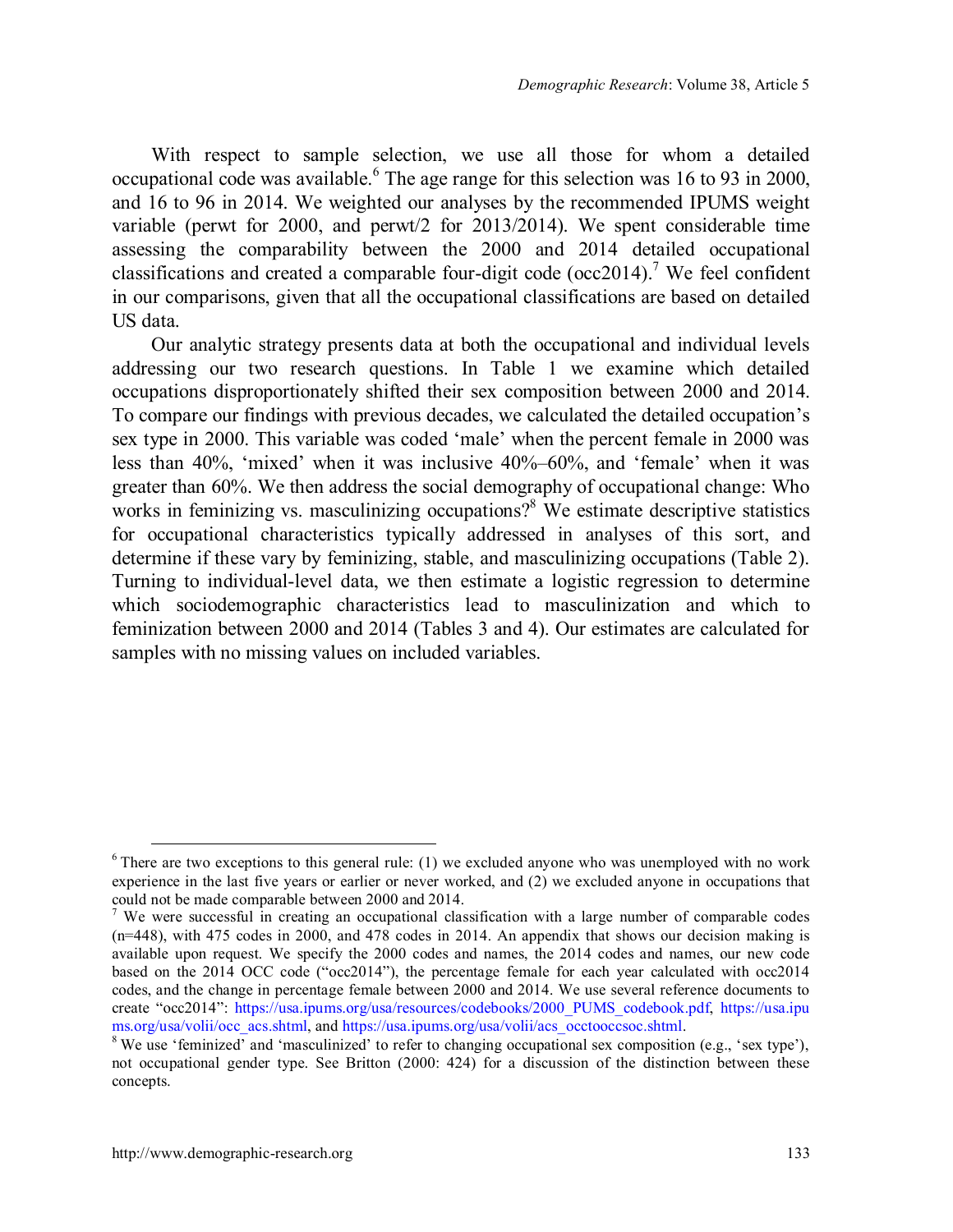#### **5.2 Variables**

Our first order of business was to calculate a measure of occupational integration, which we use as our major differentiating independent variable in Table 2, and then as a dependent variable in Tables 3 and 4. We first coded whether the respondents were in occupations that feminized, remained stable, or masculinized between 2000 and 2014, and then aggregated individuals into occupations. As noted, we determined whether an occupation masculinized or feminized by looking at the overall change in female representation between 2000 and 2014: We coded a person as being in a masculinizing occupation when the representation of women declined by at least four percentage points and as being in a feminizing occupation when the representation of women increased by at least four percentage points. All other occupations were labeled as stable. We chose a four-percentage-point cutoff, which was approximately ten times the overallchange of  $+0.35\%$ <sup>9</sup> For the descriptive analysis, we use the three-category integration variable (Table 2). We simplified the multivariate analysis (Tables 3 and 4) by looking only at those occupations that changed disproportionately. Thus we recoded integration as 1 for those in a masculinizing occupation and 0 for those in a feminizing occupation.

We chose other variables that were both available in the data and that researchers typically examine. We focus on race and immigrant status, but look more broadly at a range of demographic and work variables. We use these as dependent variables in the descriptive analysis (to determine how occupational integration affected occupational characteristics in 2014), and as independent variables in the multivariate analysis (to determine at the individual level how occupational characteristics predict placement in masculinizing vs. feminizing occupations in 2014). Several variables were coded 0/1: Hispanic, citizen, foreign-born, poor English speaking ability, poverty, professional/manager work, worked for wages during reference day/week (vs. selfemployed), usually worked 35 or more hours per week in the previous year, and worked 50 to 52 weeks in the previous year (see Tables 3 and 4). Age was coded in years. Three variables were recoded and estimated as dummy variables: (1) marital status (married – spouse present [the reference category], formerly married/separated, and never married); (2) race (white [the reference category], black, and other [including those who

<span id="page-9-0"></span><sup>&</sup>lt;sup>9</sup> We chose the criterion of 4% to be consistent with how previous researchers define 'disproportionate.' Reskin and Roos's (1990) and Gatta and Roos's (2005) larger cut points of 9% or 10% respectively make sense given the substantially greater flux in occupational percentage point female between 1970 and 1990. To determine whether our lower cut point would substantially change our results, we reran our Tables 1 and 2 with a cut point of a seven-percentage-point change (or 20 times the +.35% change between 2000 and 2014). Not surprisingly, the number of occupations categorized as disproportionate declined. Reassuringly, however, our substantive results were quite similar to those for our four-percentage-point cutoff. We include these results where appropriate below.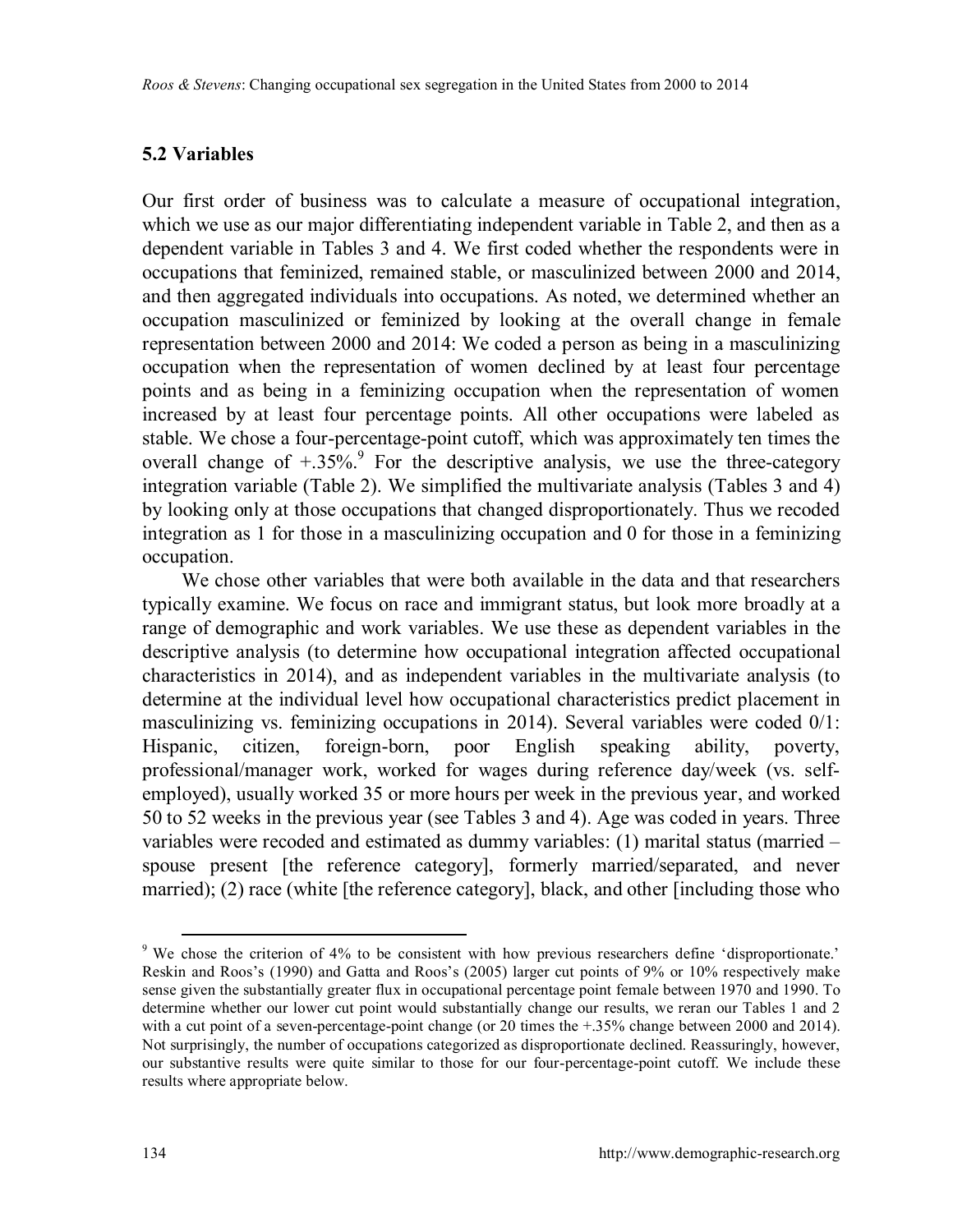indicate multiple races]); and (3) education (less than high school, high school or some college, and four years or more of college [reference category]). Measurement is selfexplanatory in the variable name, as indicated on the tables.

To examine the unevenness of integration by race and sex, we undertook an intersectional analysis. We conducted multivariate analyses within sex, predicting sex integration (Tables 3 and 4). We considered creating dummy variables for race–sex groups (e.g., white women, black women, and other race men) or dummy variables for race–sex–Hispanic groups (e.g., white Hispanic women, black non-Hispanic men, and other race Hispanic women). Such comparisons would quickly get cumbersome (e.g., six dummy variables for the first set and 12 in the second) and indeed would not present the most substantively interesting comparisons. Instead, like Williams and Villemez (1993) and Dill, Price-Glynn, and Rakovski (2016), we use race and other characteristics to predict which men (and then women) are in masculinizing vs. feminizing occupations.

## **6. Analysis**

### **6.1 Changing occupational integration, 2000 to 2014**

Turning to our first research question, we ask which detailed occupations disproportionately changed their percentage point female between 2000 and 2014. Of the 448 occupations for which we had comparable occupation codes, Table 1 lists the 123 occupations (or more than one-quarter of all detailed occupations) that disproportionately changed their sex composition by at least 4% between 2000 and 2014. This data suggests that despite the small, overall change in percent female (+.35 percentage points), there was substantial flux within detailed occupations over the 14 year period. This fluctuation occurs throughout the occupational spectrum, from managerial and professional occupations to protective service work, sales, administrative support, skilled production work, and other blue-collar work.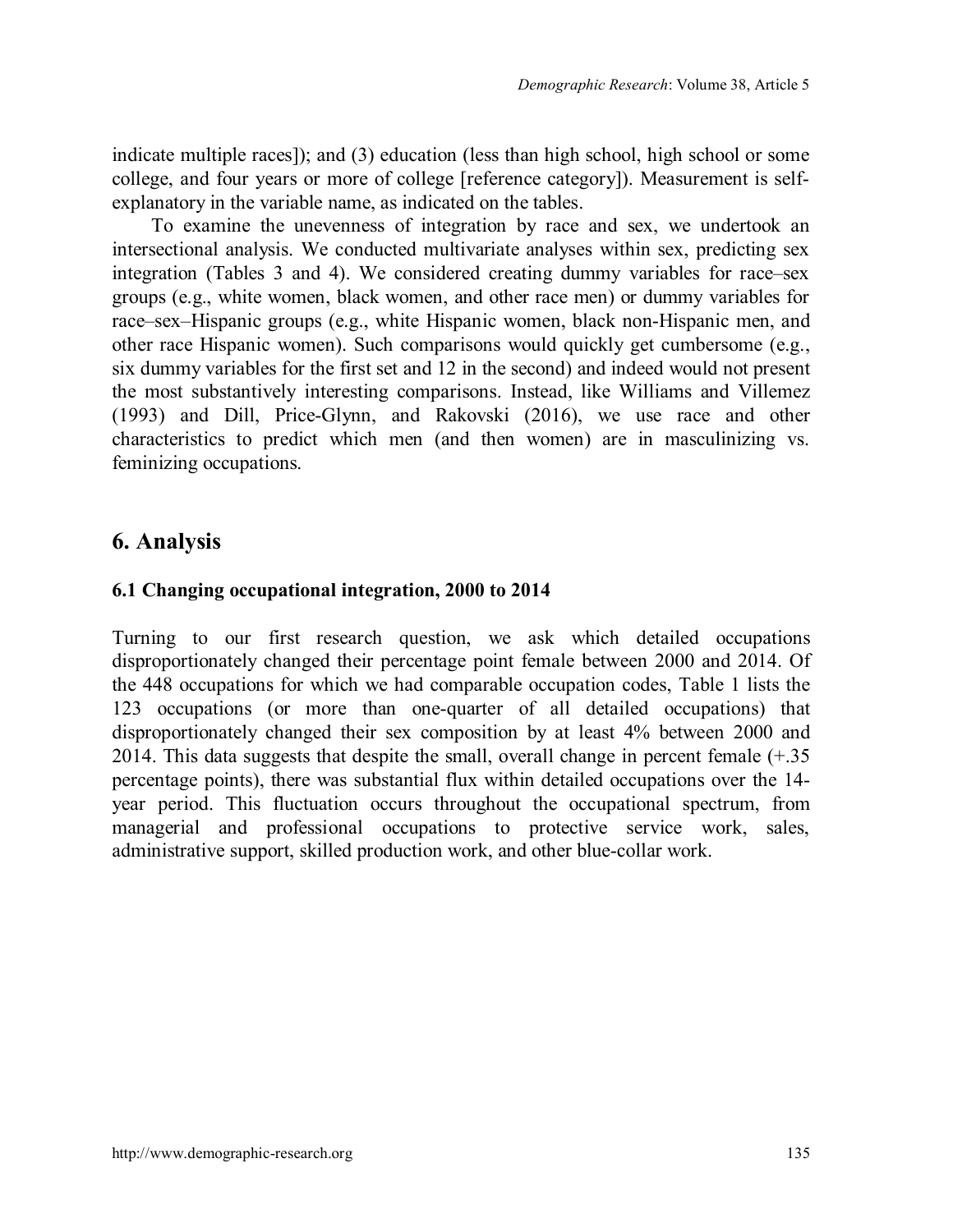### **Table 1: Occupations with disproportionate change in percentage point female between 2000 and 2013‒2014, organized by feminizing and masculinizing occupations**<sup>a</sup>

| Occupation title (Revised 2014 Occupational Code) (n=123)                                                                    | % female<br>2000 | % female<br>2013-2014 | % female<br>change | 2013-2014<br>(Sample N) |
|------------------------------------------------------------------------------------------------------------------------------|------------------|-----------------------|--------------------|-------------------------|
| All occupations with disproportionate change in percentage point<br>female                                                   | 47.93            | 48.21                 | 0.27               | 35,166,084              |
| Feminizing occupations (n=62)                                                                                                | 46.10            | 53.12                 | 7.02               | 13,250,877              |
| Male Occupations (<40% female in 2000) (n=41)                                                                                | 25.63            | 32.74                 | 7.11               | 9,469,232               |
| Chief executives and legislators <sup>b</sup> (10)                                                                           | 19.75            | 24.92                 | 5.17               | 1,367,474               |
| General and operations managers (20)                                                                                         | 26.52            | 30.68                 | 4.16               | 1,081,070               |
| Industrial production managers (140)                                                                                         | 16.38            | 20.53                 | 4.15               | 270,287                 |
| Natural sciences managers (360)                                                                                              | 32.38            | 50.97                 | 18.59              | 20,453                  |
| Buyers and purchasing agents, farm products <sup>o</sup> (510)                                                               | 23.03            | 28.28                 | 5.25               | 11,176                  |
| Human resources workers; compensation, benefits, and job<br>analysis specialists; training and development specialists (629) | 64.90            | 69.14                 | 4.24               | 1,072,516               |
| Financial analysts (840)                                                                                                     | 32.72            | 38.29                 | 5.57               | 156,760                 |
| Architects, except naval (1300)                                                                                              | 21.11            | 26.80                 | 5.69               | 207,744                 |
| Environmental engineers (1420)                                                                                               | 21.78            | 27.78                 | 6.00               | 30,061                  |
| Industrial engineers, including health and safety (1430)                                                                     | 16.84            | 20.93                 | 4.09               | 212,363                 |
| Marine engineers and naval architects <sup>b</sup> (1440)                                                                    | 5.49             | 9.94                  | 4.45               | 14,758                  |
| Agricultural and food scientists (1600)                                                                                      | 26.36            | 36.00                 | 9.64               | 30,176                  |
| Conservation scientists and foresters (1640)                                                                                 | 15.34            | 19.94                 | 4.60               | 24,902                  |
| Atmospheric and space scientists (1710)                                                                                      | 12.36            | 17.33                 | 4.97               | 13,188                  |
| Chemists and materials scientists (1720)                                                                                     | 33.21            | 37.50                 | 4.29               | 94,137                  |
| Environmental scientists and geoscientists (1740)                                                                            | 24.66            | 31.15                 | 6.49               | 85,407                  |
| Physical scientists, all other (1760)                                                                                        | 35.98            | 40.92                 | 4.94               | 231,151                 |
| Clergy (2040)                                                                                                                | 15.40            | 19.98                 | 4.58               | 505,673                 |
| Lawyer, judges, magistrates; judicial law clerks, and other<br>judicial workers <sup>c</sup> (2099)                          | 30.69            | 36.47                 | 5.78               | 1,224,322               |
| Chiropractors (3000)                                                                                                         | 23.48            | 28.68                 | 5.20               | 58,844                  |
| Dentists (3010)                                                                                                              | 17.93            | 28.39                 | 10.46              | 183,947                 |
| Optometrists (3040)                                                                                                          | 27.41            | 40.99                 | 13.58              | 39,527                  |
| Physicians and surgeons (3060)                                                                                               | 26.77            | 34.91                 | 8.14               | 948,932                 |
| Podiatrists (3120)                                                                                                           | 17.43            | 24.93                 | 7.50               | 9,986                   |
| Veterinarians (3250)                                                                                                         | 39.76            | 55.32                 | 15.56              | 81,652                  |
| Other healthcare practitioners and technical occupations (3540)                                                              | 37.78            | 43.05                 | 5.27               | 110,956                 |
| First-line supervisors of correctional officers <sup>b</sup> (3700)                                                          | 24.77            | 30.26                 | 5.49               | 65,664                  |
| Detectives and criminal investigators (3820)                                                                                 | 20.47            | 26.41                 | 5.94               | 150,152                 |
| Animal control workers (3900)                                                                                                | 34.36            | 43.60                 | 9.24               | 13,918                  |
| Private detectives and investigators (3910)                                                                                  | 34.02            | 41.51                 | 7.49               | 104,487                 |
| Motion picture projectionists (4410)                                                                                         | 14.31            | 19.80                 | 5.49               | 7,095                   |
| Ushers, lobby attendants, and ticket takers (4420)                                                                           | 31.32            | 44.52                 | 13.20              | 71,880                  |
| Miscellaneous entertainment attendants and related workers<br>(4430)                                                         | 38.00            | 42.19                 | 4.19               | 315,503                 |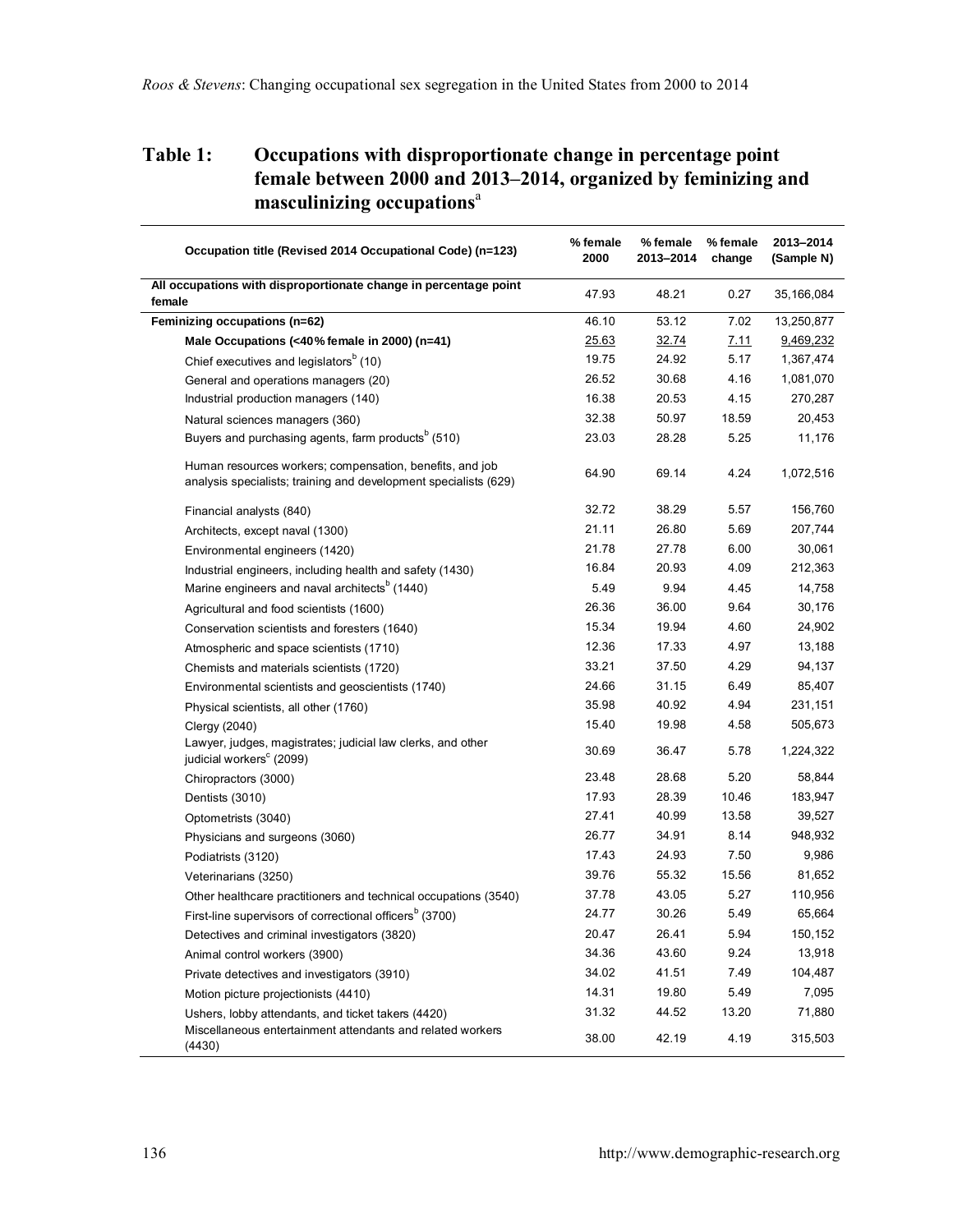# **Table 1: (Continued)**

| Occupation title (Revised 2014 Occupational Code) (n=123)                                                                                     | % female<br>2000 | % female<br>2013-2014 | % female<br>change | 2013-2014<br>(Sample N) |
|-----------------------------------------------------------------------------------------------------------------------------------------------|------------------|-----------------------|--------------------|-------------------------|
| Baggage porters, bellhops, and concierges (4530)                                                                                              | 16.50            | 24.60                 | 8.10               | 107,048                 |
| Cargo and freight agents (5500)                                                                                                               | 26.40            | 31.75                 | 5.35               | 23,880                  |
| Postal service mail carriers (5550)                                                                                                           | 33.82            | 39.09                 | 5.27               | 362,666                 |
| Agricultural inspectors (6010)                                                                                                                | 31.05            | 43.28                 | 12.23              | 18,000                  |
| Hazardous materials removal workers (6720)                                                                                                    | 8.97             | 16.14                 | 7.17               | 41,156                  |
| Print binding and finishing workers <sup>b</sup> (8256)                                                                                       | 34.40            | 46.07                 | 11.67              | 30,222                  |
| Jewellers and precious stone and metal workers (8750)                                                                                         | 31.60            | 39.76                 | 8.16               | 50,073                  |
| Conveyor operators and tenders, and hoist and winch operators <sup>p</sup><br>(9560)                                                          | 5.52             | 9.72                  | 4.20               | 20,026                  |
| Mixed occupations (between 40-60% female in 2000) (n=14)                                                                                      | 47.12            | 53.54                 | 6.42               | 3,079,546               |
| Public relations and fundraising managers <sup>b</sup> (60)                                                                                   | 55.89            | 65.57                 | 9.68               | 64,160                  |
| Purchasing managers (150)                                                                                                                     | 40.07            | 45.56                 | 5.49               | 218,471                 |
| Financial examiners (900)                                                                                                                     | 42.64            | 49.16                 | 6.52               | 14,420                  |
| Biological scientists (1610)                                                                                                                  | 44.82            | 50.20                 | 5.38               | 81,096                  |
| Medical scientists and life scientists, all other <sup>b</sup> (1650)                                                                         | 47.22            | 53.10                 | 5.88               | 156,196                 |
| Photographers <sup>b</sup> (2910)                                                                                                             | 41.82            | 50.62                 | 8.80               | 222,052                 |
| Pharmacists (3050)                                                                                                                            | 46.49            | 55.27                 | 8.78               | 315,720                 |
| Bartenders (4040)                                                                                                                             | 55.55            | 59.55                 | 4.00               | 529,412                 |
| First-line supervisors of gaming workers (4300)                                                                                               | 40.83            | 45.21                 | 4.38               | 60,198                  |
| Animal trainers (4340)                                                                                                                        | 47.85            | 57.90                 | 10.05              | 53,899                  |
| Insurance sales agents (4810)                                                                                                                 | 42.73            | 47.39                 | 4.66               | 646,806                 |
| Production, planning, and expediting clerks (5600)                                                                                            | 53.31            | 57.74                 | 4.43               | 383,621                 |
| Bakers (7800)                                                                                                                                 | 51.65            | 57.77                 | 6.12               | 288,329                 |
| Prepress technicians and workers (8250)                                                                                                       | 48.84            | 54.57                 | 5.73               | 45,166                  |
| Female occupations (>60% female in 2000) (n=7)                                                                                                | 65.53            | 73.07                 | 7.54               | 702,099                 |
| Psychologists (1820)                                                                                                                          | 64.22            | 70.80                 | 6.58               | 217,758                 |
| Other education, training, and library workers (2550)                                                                                         | 66.53            | 71.23                 | 4.70               | 166,022                 |
| Physician assistants (3110)                                                                                                                   | 63.62            | 68.29                 | 4.67               | 131,522                 |
| Health diagnosing and treating practitioners, all other (3260)                                                                                | 60.63            | 71.77                 | 11.14              | 27,412                  |
| Opticians, dispensing (3520)                                                                                                                  | 66.00            | 73.82                 | 7.82               | 64,864                  |
| Brokerage clerks (5200)                                                                                                                       | 62.12            | 74.84                 | 12.72              | 9,512                   |
| Human resources assistants, except payroll and timekeeping<br>(5360)                                                                          | 75.59            | 80.71                 | 5.12               | 85,009                  |
| Masculinizing occupations (n=61)                                                                                                              | 49.77            | 43.30                 | $-6.47$            | 21,915,207              |
| Male occupations (<40% female in 2000) (n=20)                                                                                                 | 26.61            | 20.37                 | $-6.24$            | 5,194,955               |
| Administrative services managers (100)                                                                                                        | 39.95            | 34.84                 | $-5.11$            | 160,022                 |
| Computer programmers <sup>b</sup> (1010)                                                                                                      | 28.46            | 22.69                 | $-5.77$            | 509,763                 |
| Network and computer systems administrators (1199)                                                                                            | 31.86            | 26.90                 | $-4.96$            | 1,181,264               |
| Broadcasting and sound engineering technicians and radio<br>operators and media and communication equipment workers, all<br>others $b$ (2900) | 14.99            | 9.16                  | $-5.83$            | 131,732                 |
| Couriers and messengers (5510)                                                                                                                | 22.76            | 17.07                 | $-5.69$            | 280,626                 |
| Engine and other machine assemblers (7730)                                                                                                    | 23.58            | 12.60                 | $-10.98$           | 19,071                  |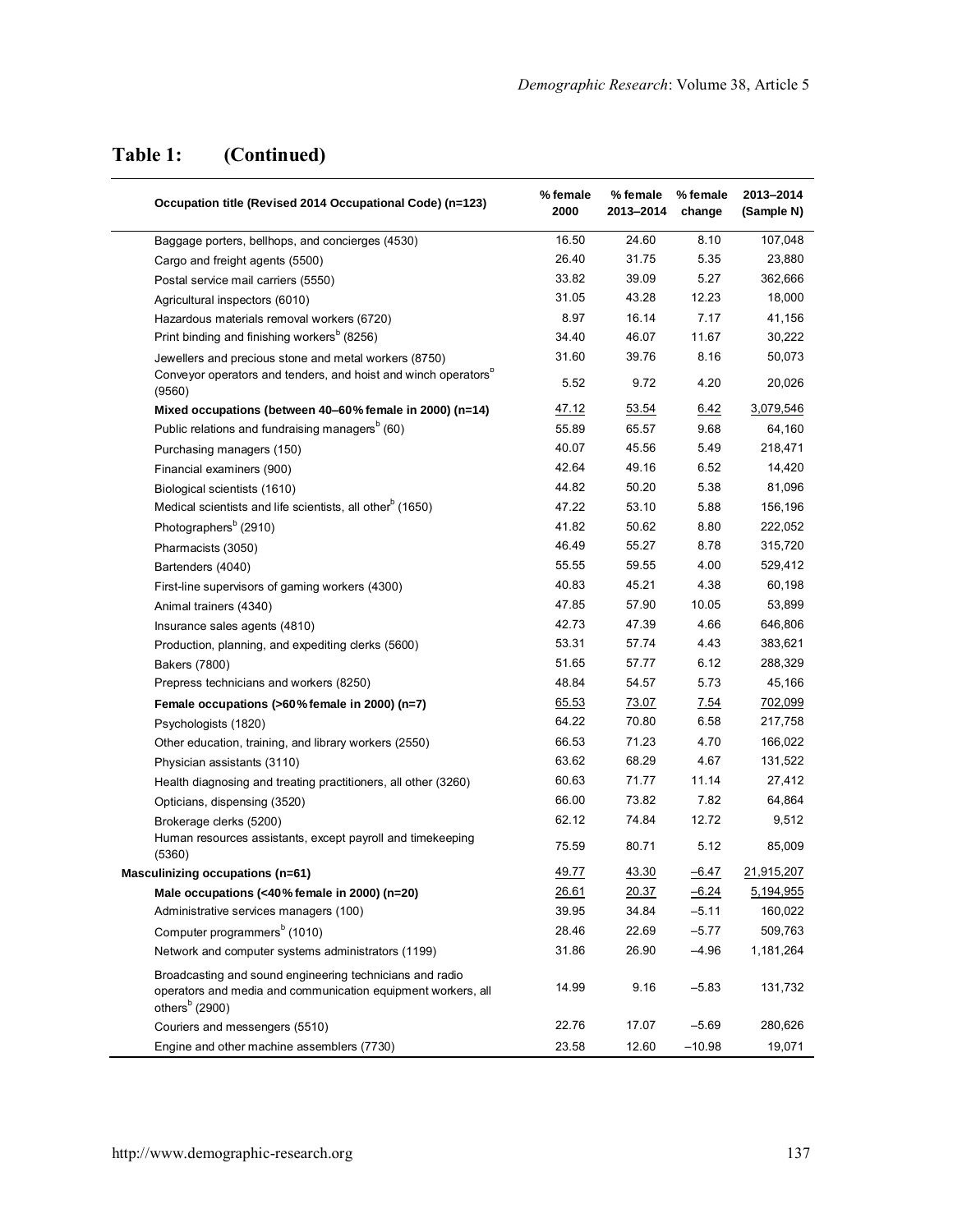# **Table 1: (Continued)**

| Occupation title (Revised 2014 Occupational Code) (n=123)                                                                                                                                                                                                                                                                                                                                                                       | % female<br>2000 | % female<br>2013-2014 | % female<br>change  | 2013-2014<br>(Sample N) |
|---------------------------------------------------------------------------------------------------------------------------------------------------------------------------------------------------------------------------------------------------------------------------------------------------------------------------------------------------------------------------------------------------------------------------------|------------------|-----------------------|---------------------|-------------------------|
| Computer control programmers and operators (7900)                                                                                                                                                                                                                                                                                                                                                                               | 13.33            | 8.22                  | $-5.11$             | 97,349                  |
| Machine tool cutting setters, operators, and tenders, metal and<br>plastic; cutting, punching, and press machine setters, operators,<br>and tenders, metal and plastic; drilling and boring tool setters,<br>operators, and tenders, metal and plastic; grinding, lapping,<br>polishing, and buffing machine tool setters, operators, and<br>tenders, metal and plastic <sup>b</sup> (7950)                                     | 22.22            | 17.27                 | $-4.95$             | 196,704                 |
| Miscellaneous metal workers and plastic workers, including<br>milling and planing machine setters, and multiple machine tool<br>setters, and layout workers <sup>b</sup> (8220)                                                                                                                                                                                                                                                 | 28.39            | 21.52                 | $-6.87$             | 507,363                 |
| Shoe and leather workers and repairers; shoe machine<br>operators and tenders <sup>b</sup> (8330)                                                                                                                                                                                                                                                                                                                               | 39.31            | 32.59                 | $-6.72$             | 19,404                  |
| Sewing machine setters, operators, and tenders, wood (8530)                                                                                                                                                                                                                                                                                                                                                                     | 14.31            | 7.74                  | $-6.57$             | 41,301                  |
| Woodworking machine setters, operators, and tenders, except<br>sawing (8540)                                                                                                                                                                                                                                                                                                                                                    | 27.52            | 20.93                 | $-6.59$             | 29,170                  |
| Cutting workers (8710)                                                                                                                                                                                                                                                                                                                                                                                                          | 29.29            | 25.16                 | $-4.13$             | 89,291                  |
| Extruding, forming, pressing, and compacting machine setters,<br>operators, and tenders (8720)                                                                                                                                                                                                                                                                                                                                  | 25.96            | 21.71                 | $-4.25$             | 38,560                  |
| Furnace, kiln, oven, drier, and kettle operators and tenders<br>(8730)                                                                                                                                                                                                                                                                                                                                                          | 32.66            | 17.35                 | $-15.31$            | 14,880                  |
| Painting workers (8810)                                                                                                                                                                                                                                                                                                                                                                                                         | 18.41            | 13.68                 | $-4.73$             | 163,599                 |
| Etchers and engravers (8910)                                                                                                                                                                                                                                                                                                                                                                                                    | 36.47            | 32.06                 | $-4.41$             | 13,076                  |
| Molders, shapers, and casters, except metal and plastic (8920)<br>Other production workers, including semiconductor processors<br>and cooling and freezing equipment operators; production<br>workers, all others; other production workers including<br>semiconductor processors and cooling and freezing equipment<br>operators; cleaning, washing, and metal pickling equipment<br>operators and tenders <sup>b</sup> (8965) | 22.43<br>36.37   | 16.57<br>29.64        | $-5.86$<br>$-6.73$  | 40,644<br>1,514,628     |
| Automotive and watercraft service attendants <sup>b</sup> (9360)                                                                                                                                                                                                                                                                                                                                                                | 23.92            | 19.74                 | $-4.18$             | 146,508                 |
| Mixed occupations (between 40-60% female in 2000) (n=13)                                                                                                                                                                                                                                                                                                                                                                        | 50.49            | 43.47                 | $-7.02$             | 6,712,542               |
| Biological technicians (1910)                                                                                                                                                                                                                                                                                                                                                                                                   | 54.06            | 41.16                 | $-12.90$            | 27,552                  |
| News analysts, reporters and correspondents (2810)                                                                                                                                                                                                                                                                                                                                                                              | 49.48            | 45.01                 | $-4.47$             | 88,318                  |
| Lifeguards and other recreational, and all other protective<br>service workers (3955)                                                                                                                                                                                                                                                                                                                                           | 56.82            | 49.57                 | $-7.25$             | 369,096                 |
| Cooks (4020)<br>First-line supervisors of housekeeping and janitorial workers <sup>b</sup>                                                                                                                                                                                                                                                                                                                                      | 45.78<br>43.32   | 41.58<br>38.43        | $-4.20$<br>$-4.89$  | 3,138,177<br>274,385    |
| (4200)                                                                                                                                                                                                                                                                                                                                                                                                                          |                  |                       |                     |                         |
| Tour and travel guides (4540)                                                                                                                                                                                                                                                                                                                                                                                                   | 52.39            | 46.69                 | $-5.70$             | 81,426                  |
| Computer operators (5800)                                                                                                                                                                                                                                                                                                                                                                                                       | 53.74            | 46.40                 | $-7.34$             | 120,901                 |
| Miscellaneous assemblers and fabricators (7750)<br>Food cooking machine operators and tenders, food processing<br>workers, all other <sup>c</sup> (7854)                                                                                                                                                                                                                                                                        | 45.85<br>47.80   | 38.57<br>35.42        | $-7.28$<br>$-12.38$ | 1,349,571<br>168,260    |
| Miscellaneous textile, apparel, and furnishings workers, except<br>upholsterers (8460)                                                                                                                                                                                                                                                                                                                                          | 52.65            | 46.09                 | $-6.56$             | 24,750                  |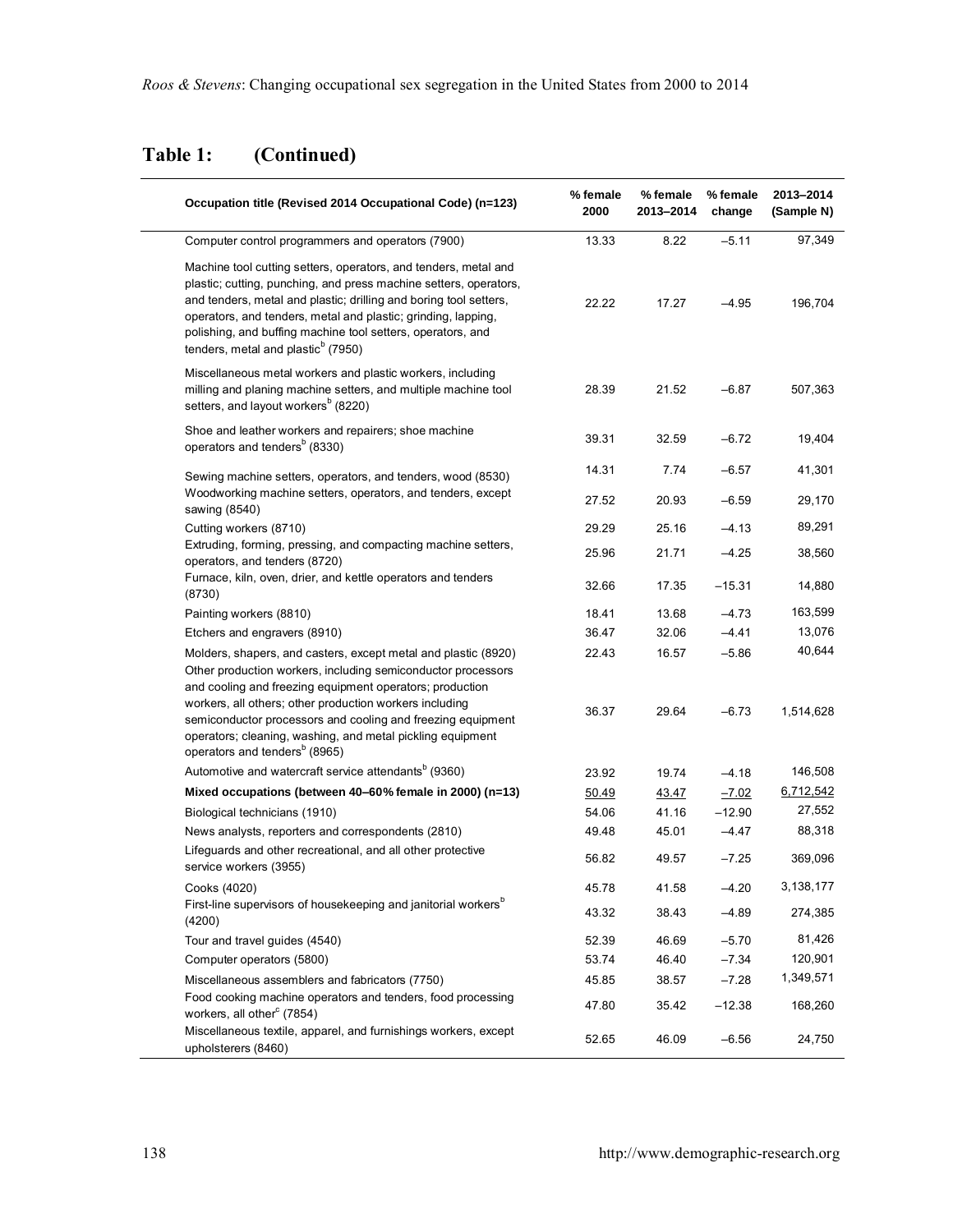## **Table 1: (Continued)**

| Occupation title (Revised 2014 Occupational Code) (n=123)                                           | % female<br>2000 | % female<br>2013-2014 | % female<br>change | 2013-2014<br>(Sample N) |
|-----------------------------------------------------------------------------------------------------|------------------|-----------------------|--------------------|-------------------------|
| Inspectors, testers, sorters, samplers, and weighers (8740)                                         | 47.68            | 39.35                 | $-8.33$            | 1,004,284               |
| Photographic process workers and processing machine<br>operators (8830)                             | 59.00            | 54.47                 | $-4.53$            | 52,782                  |
| Adhesive bonding machine operators and tenders <sup>b</sup> (8850)                                  | 47.84            | 42.41                 | $-5.43$            | 13,040                  |
| Female occupations (>60% female in 2000) (n=28)                                                     | <u>72.21</u>     | 66.05                 | $-6.16$            | 10,007,710              |
| Claims adjusters, appraisers, examiners, and investigators (540)                                    | 64.96            | 60.05                 | $-4.91$            | 334,030                 |
| Credit analysts (830)                                                                               | 63.35            | 58.67                 | $-4.68$            | 30,256                  |
| Religious workers, all other (2060)                                                                 | 63.19            | 59.17                 | $-4.02$            | 101,315                 |
| Radiation therapists (3200)                                                                         | 72.31            | 64.79                 | $-7.52$            | 18,634                  |
| Physical therapist assistants and aides (3620)                                                      | 76.11            | 71.44                 | $-4.67$            | 92,273                  |
| Crossing guards (3940)                                                                              | 63.59            | 56.20                 | $-7.39$            | 85,226                  |
| Transportation attendants (4550)                                                                    | 79.70            | 74.12                 | $-5.58$            | 137,234                 |
| Residential advisors (4640)                                                                         | 67.17            | 60.39                 | $-6.78$            | 101,390                 |
| Counter and rental clerks (4740)                                                                    | 61.55            | 54.06                 | $-7.49$            | 118,672                 |
| Models, demonstrators, and product promoters (4900)                                                 | 80.27            | 70.01                 | $-10.26$           | 114,274                 |
| First-line supervisors/managers of office and administrative<br>support workers <sup>b</sup> (5000) | 67.84            | 62.46                 | $-5.38$            | 1,573,769               |
| Procurement clerks (5150)                                                                           | 64.78            | 59.36                 | $-5.42$            | 41,916                  |
| <b>Tellers (5160)</b>                                                                               | 89.84            | 85.43                 | $-4.41$            | 470,665                 |
| Credit authorizers, checkers, and clerks (5230)                                                     | 78.25            | 72.73                 | $-5.52$            | 53,096                  |
| Customer service representatives (5240)                                                             | 71.02            | 66.59                 | $-4.43$            | 3,323,067               |
| File clerks (5260)                                                                                  | 79.56            | 74.23                 | $-5.33$            | 438,820                 |
| Loan interviewers and clerks (5330)                                                                 | 85.52            | 78.47                 | $-7.05$            | 145,375                 |
| New account clerks (5340)                                                                           | 84.86            | 76.09                 | $-8.77$            | 17,669                  |
| Correspondence clerks and order clerks (includes 5210) <sup>b</sup> (5350)                          | 65.11            | 60.96                 | $-4.15$            | 164,699                 |
| Reservation and transportation ticket agents and travel clerks<br>(5410)                            | 67.18            | 60.67                 | $-6.51$            | 153,952                 |
| Data entry keyers (5810)                                                                            | 81.78            | 76.53                 | $-5.25$            | 489,846                 |
| Word processors and typists (5820)                                                                  | 91.91            | 86.02                 | $-5.89$            | 448,222                 |
| Statistical assistants (5920)                                                                       | 67.78            | 61.12                 | $-6.66$            | 25,078                  |
| Electrical, electronics, and electromechanical assemblers (7720)                                    | 61.10            | 48.68                 | $-12.42$           | 174,016                 |
| Sewing machine operators (8320)                                                                     | 81.24            | 76.58                 | $-4.66$            | 264,785                 |
| Textile winding, twisting, and drawing out machine setters,                                         |                  |                       |                    |                         |
| operators, and tenders (8420)                                                                       | 66.71            | 61.94                 | $-4.77$            | 15,955                  |
| Packaging and filling machine operators and tenders (8800)                                          | 61.61            | 55.50                 | $-6.11$            | 366,595                 |
| Packers and packagers, hand (9640)                                                                  | 63.56            | 57.07                 | $-6.49$            | 706,881                 |

<sup>a</sup> Feminizing occupations are those in which the percentage point change in the representation of women increased by at least 4%<br>from 2000 to 2014.

Masculinizing occupations are those in which the percentage point change in the representation of women decreased by at least 4% from 2000 to 2014.<br><sup>b</sup> The titles in 2000 and 2014 were different; we used the 2014 title.

<sup>c</sup> We created a new title.

To enhance comparability with previous work, we organized Table 1 into feminizing occupations (an increase in the representation of women by at least 4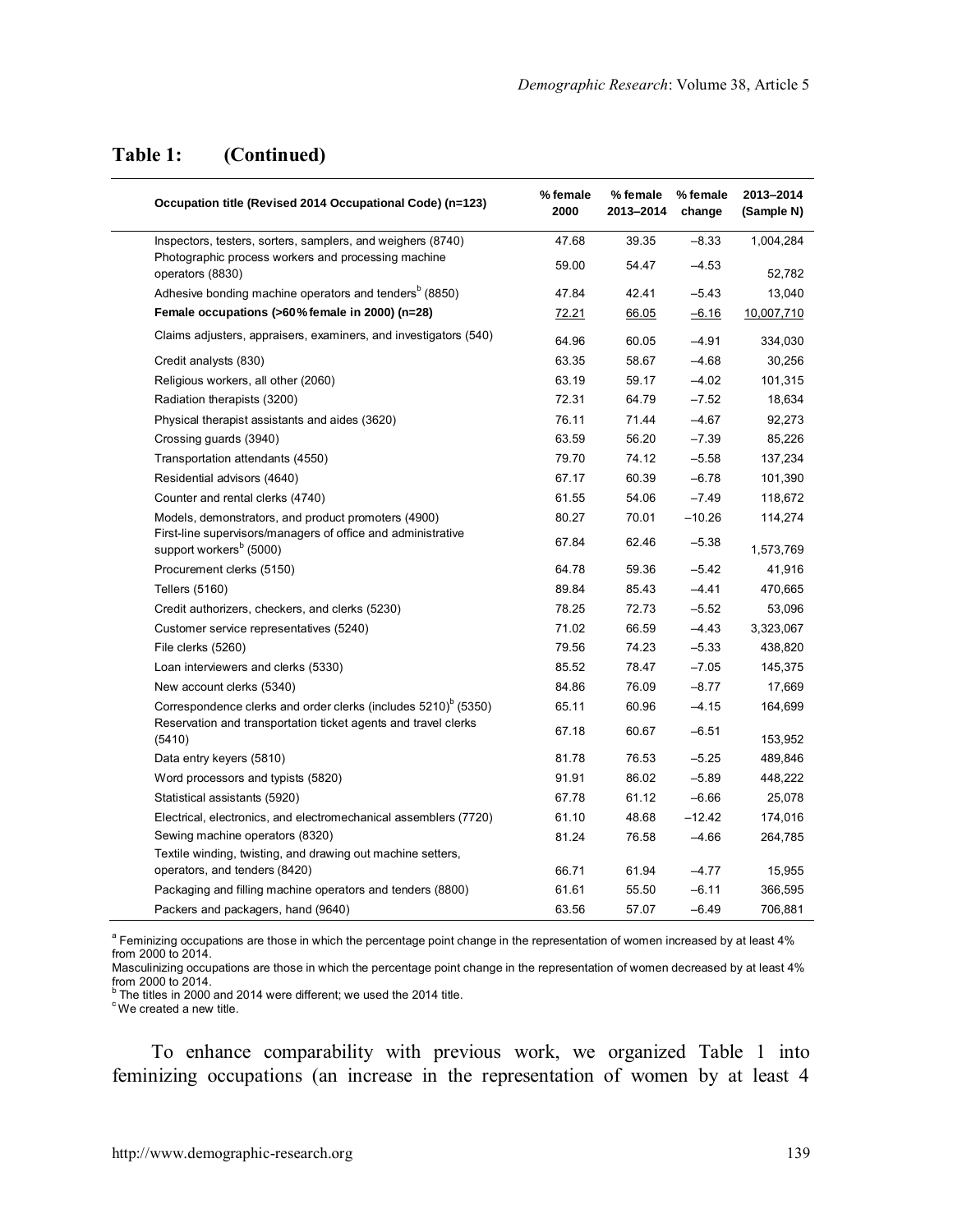percentage points) and masculinizing occupations (a decrease in the representation of women by at least 4 percentage points). We further subdivided each into occupations that were initially male in 2000 ( $\leq 40\%$  female), mixed ( $40\% - 60\%$  female), and female (>60% female). This presentation allows us to determine which occupations feminized and which masculinized by initial sex type. $10$ 

The first thing to note is that unlike the post-1970 period, approximately equal numbers of occupations feminized ( $n = 62$ ) as masculinized ( $n = 61$ ). This suggests a level of flux that one might not expect if we assume a stall in overall occupational integration. To assess how many persons are in disproportionately feminizing and masculinizing occupations, we include in Table 1 the number of persons employed in each detailed occupation in 2014. The data shows that 35,166,084 people worked in the 123 disproportionately changed occupations, 37.7% in feminizing occupations and 62.3% in masculinizing occupations. Thus, while approximately equal numbers of occupations feminized as masculinized, many more persons in disproportionate occupations were in masculinizing than feminizing occupations. It's also important to recognize that most persons in 2014 were not in disproportionately changing occupations: Although approximately one-quarter of all detailed occupations changed disproportionately, 19% of all persons were in disproportionately changing occupations, compared with 81% in stable occupations.

Our feminizing male occupations  $(n = 41)$  are comparable to the 33 feminizing occupations in Reskin and Roos's (1990) Table 1.6. Another set of mixed occupations  $(n = 14)$  feminized as well, and seven female occupations further feminized. From 2000 to 2014, women continued to make inroads into traditionally male professions and managerial occupations, a process similar to that occurring in the 1970s. The female surge into health-related professions between 2000 and 2014 extends the inroads women made into pharmacy in the 1970s and 1980s (Phipps 1990). Indeed, by 2000 pharmacy was a mixed occupation that further feminized by 2014. Other health professions feminized: Dentists, optometrists, and veterinarians all increased their representation of women by over 10%, and chiropractors, physicians and surgeons, podiatrists, and other health-diagnosing and treating practitioners by over 5%. These gains reflect in part women's increased representation in postgraduate education (Blau and Kahn 2016; Buchmann, DiPrete, and McDaniel 2008). Despite their inroads between 2000 and 2014, however, by the latter year women were the majority sex in the health professions only among veterinarians (55% female in 2014).

A few other non-health occupations showed gains: Among feminizing male occupations, natural sciences managers; ushers, lobby attendants, and ticket takers;

<span id="page-15-0"></span><sup>&</sup>lt;sup>10</sup> It also allows easier comparisons with Reskin and Roos's (1990) Table 1.6, which includes sex segregated occupations in which the other sex gained disproportionate entry (male occupations that feminized [n=33] and female occupations that masculinized  $[n = 3]$ .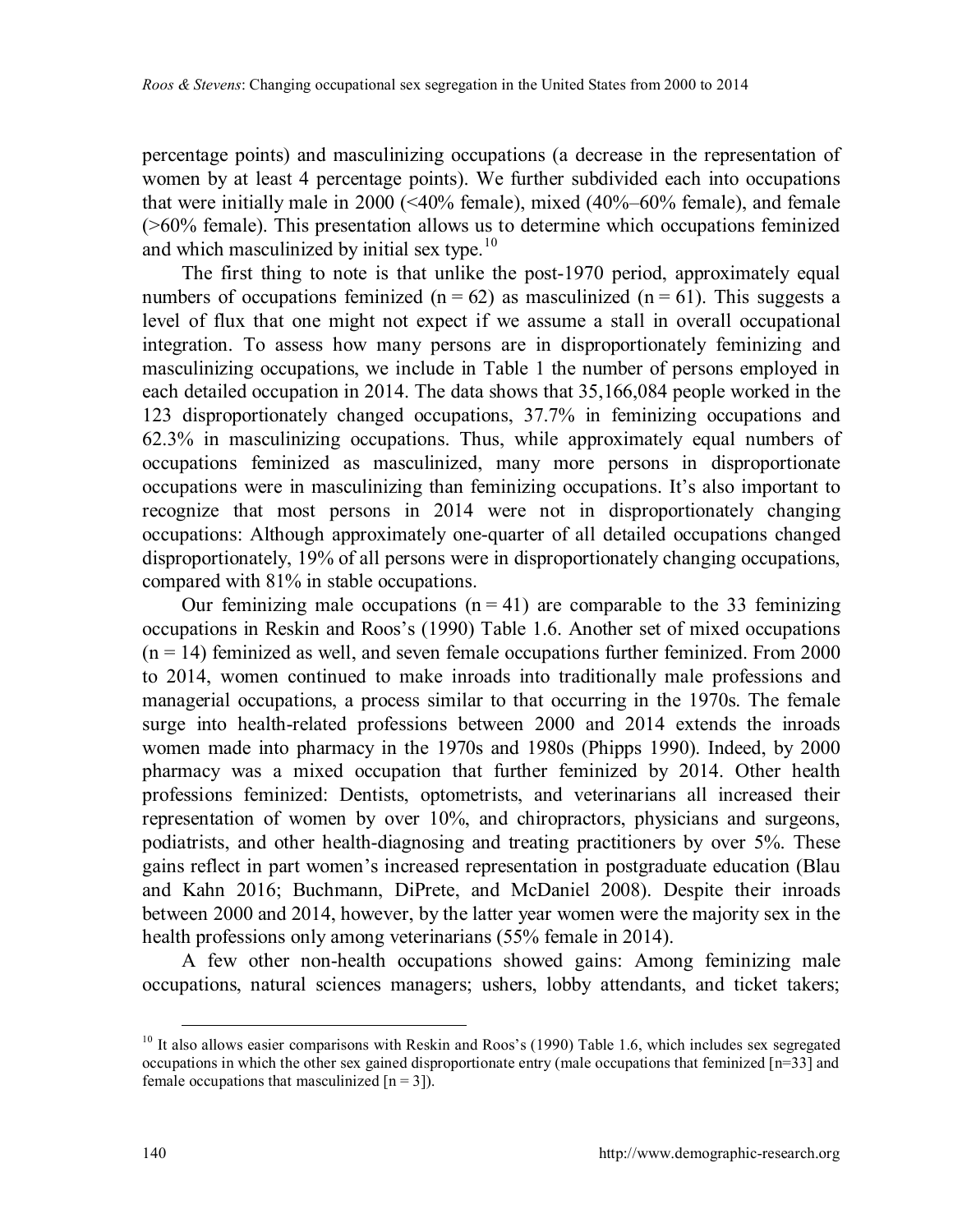agricultural inspectors; and print binding and finishing workers all showed gains of at least 10%. Among feminizing mixed occupations, only animal trainers increased by at least 10%. Finally, two traditionally female occupations feminized by at least 10% (health diagnosing and treating practitioners and brokerage clerks).

Table 1 clearly supports previous findings that women have not made inroads into skilled or semiskilled production work (England 2010). Male blue-collar work<sup>[11](#page-16-0)</sup> that disproportionately changed typically masculinized, not feminized: Of the 32 disproportionately changing blue-collar occupations, only six feminized.

In comparison with Reskin and Roos's (1990) findings, the sheer number of masculinizing female occupations increased  $(n = 28 \text{ vs.} \text{ Reskin and} \text{ Roos's three})$ occupations), although it is important to point out that initially male and mixed occupations masculinized as well ( $n = 20$  and  $n = 13$  respectively). Only two female occupations masculinized by at least 10%: (1) models, demonstrators, and product promoters and (2) electrical, electronics, and electromechanical assemblers (and it's only in the latter that the 2014 female percentage falls below 50%). The female occupations that masculinized contain no professional occupations, which is further evidence that men are not making large inroads into what have often been called the female professions (e.g., teaching, social work, nursing, and librarianship).<sup>[12](#page-16-1)</sup>

#### **6.2 The social demography of feminizing and masculinizing occupations**

We turn to our second research question, on occupational succession: What is the social demography of occupational integration? Since our major independent variable for this initial analysis is integration status (feminizing, stable, and masculinizing) between 2000 and 2014, we focus only on the latter year. Table 2 summarizes our initial descriptive results. We focus on race and immigrant status, but present data more broadly for a selection of variables representing the social and demographic characteristics of the labor force. Our intention here is to be illustrative, not exhaustive.

Looking first at column 1 for all occupations, we see the social and demographic characteristics for the overall workforce. The mean age is 42, and 48% are currently

<span id="page-16-0"></span><sup>&</sup>lt;sup>11</sup> We include in this category  $\text{occ}2014$  codes 6200 to 9750; construction and extraction occupations; installation, maintenance, and repair workers; production occupations; and transportation and material moving occupations.

<span id="page-16-1"></span><sup>&</sup>lt;sup>12</sup> We reran Table 1 with a larger cut point (7%, or 20 times the change in percentage point female from 2000 to 2014), and the results were quite similar. Not surprisingly, the number of disproportionate occupations declined to 37, with more feminizing than masculinizing occupations (22 vs. 15). As was true for the 4% cut points, even though more disproportionate occupations feminized than masculinized, more persons were in masculinizing than feminizing occupations. Our other substantive interpretations remained with the larger cut point: women surged into health-related professions; blue-collar work typically masculinized, not feminized; and the female occupations that masculinized contained no classic professions.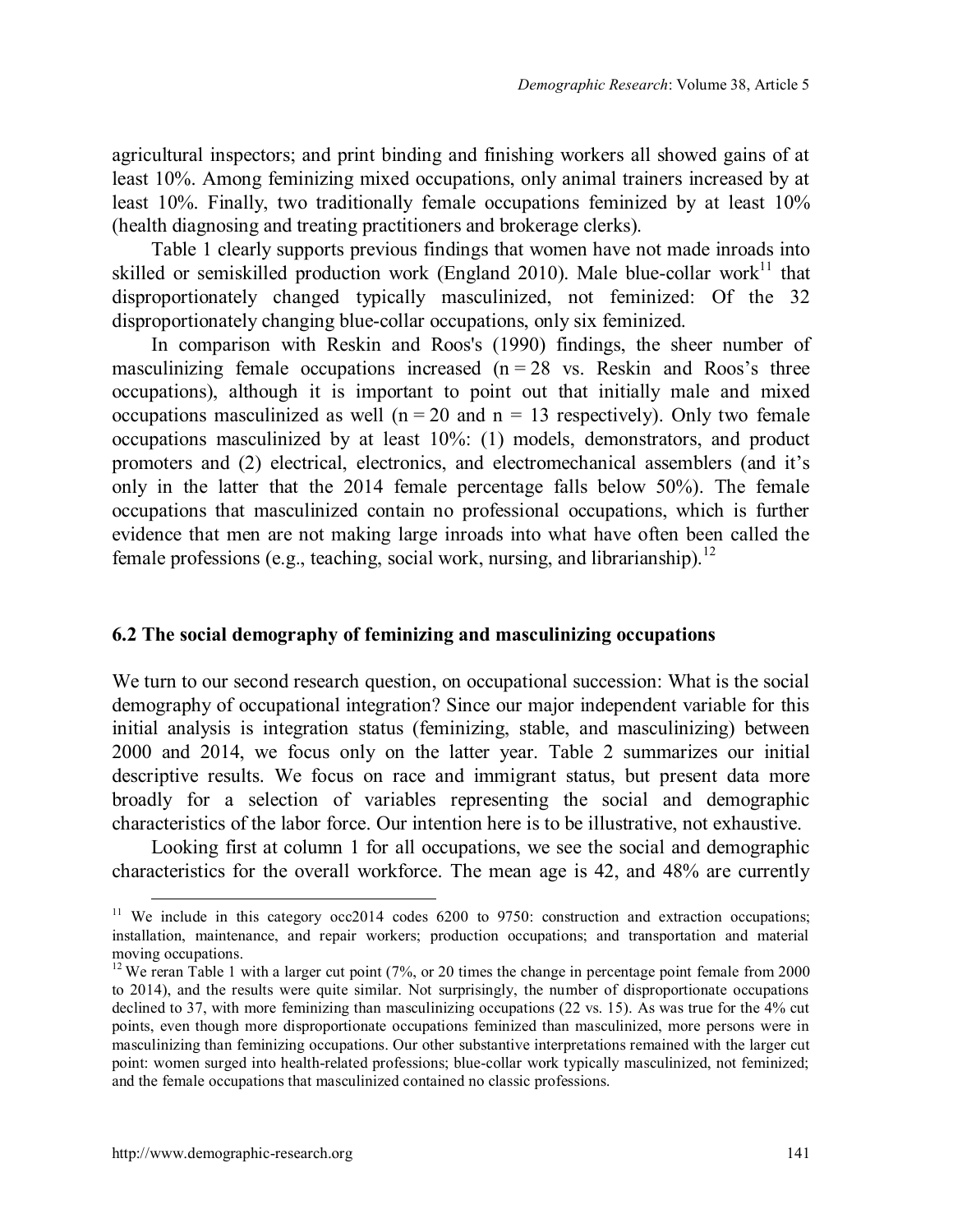married living with their spouse. Three-quarters of the labor force is white, with substantial percentages of black (12%) and Hispanic (15%). The vast majority are US citizens (92%), with 17% foreign-born. Only 4% speak English not well or not at all, but a troubling 12% are below the poverty level, consistent with recent reports of high levels of inequality in the United States (Jank and Owens 2012). A bit less than onethird (31%) have four or more years of college, 37% work in professional or managerial occupations, 91% work for wages, and approximately two-thirds of workers usually work for wages in reference week and work 50 to 52 weeks last year.

|                                                 | 2014            |                                |                            |                                   |
|-------------------------------------------------|-----------------|--------------------------------|----------------------------|-----------------------------------|
| Variables                                       | All occupations | <b>Feminizing</b> <sup>a</sup> | <b>Stable</b> <sup>b</sup> | <b>Masculinizing</b> <sup>c</sup> |
| Mean age (in years)                             | 42.4            | 45.7                           | 42.4                       | 40.5                              |
| Percent currently married with spouse           | 48.4            | 61.2                           | 48.2                       | 41.6                              |
| Percent white                                   | 75.5            | 80.6                           | 75.7                       | 70.7                              |
| Percent black                                   | 11.7            | 7.5                            | 11.7                       | 14.6                              |
| Percent Hispanic                                | 15.4            | 8.8                            | 15.6                       | 18.6                              |
| Percent US citizen                              | 91.8            | 94.8                           | 91.8                       | 89.8                              |
| Percent foreign-born                            | 17.4            | 15.2                           | 17.3                       | 19.6                              |
| Percent speaking English not well or not at all | 4.3             | 1.3                            | 4.2                        | 6.6                               |
| Percent below poverty level                     | 12.4            | 5.7                            | 12.6                       | 15.1                              |
| Percent with four or more years of college      | 30.6            | 62.8                           | 29.6                       | 17.7                              |
| Percent working in professional or managerial   |                 |                                |                            |                                   |
| occupations                                     | 36.9            | 73.7                           | 37.2                       | 12.2                              |
| Percent working for wages in ref day/week       | 90.6            | 85.1                           | 90.1                       | 96.8                              |
| Percent usually working 35 or more hours per    |                 |                                |                            |                                   |
| week in previous year                           | 66.4            | 76.6                           | 65.6                       | 66.2                              |
| Percent working 50-52 weeks last year           | 65.5            | 75.8                           | 64.9                       | 63.5                              |

#### **Table 2: Social demographic characteristics of feminizing, stable, and masculinizing occupations, 2014**

<sup>a</sup> Feminizing occupations are those in which the percentage point change in the representation of women increased by at least 4% from 2000 to 2014.<br><sup>b</sup> Stable occupations are those in which the percentage point change in the representation of women is less than 4% from 2000 to

2014.

<sup>c</sup> Masculinizing occupations are those in which the percentage point change in the representation of women decreased by at least 4% from 2000 to 2014.

*Note*: All proportions reported as percentages for presentation purposes.

The more intriguing results emerge when we cross-classify these variables by whether occupations feminized, masculinized, or remained stable between 2000 and 2014. We use these social and demographic characteristics to address the types of workers in feminizing and masculinizing occupations. The results are clear-cut and replicate Gatta and Roos's (2005) findings for earlier decades. In 2014, those in feminizing as opposed to masculinizing occupations are more likely to be white, US citizens, college educated, currently married/with spouse, working full time (both in the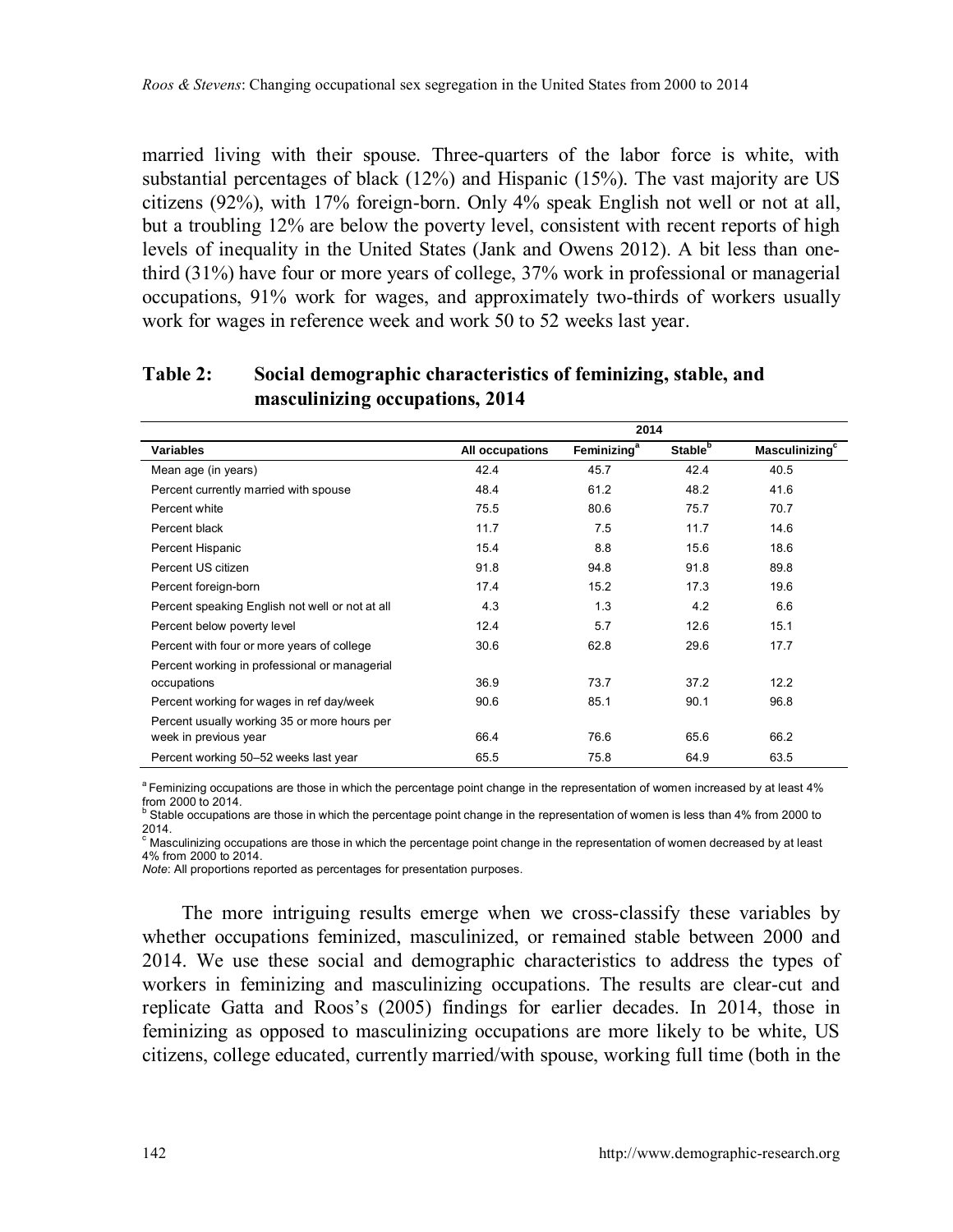number of hours and in weeks worked), and working in professional/managerial occupations. For each of these variables, the percentages are highest for feminizing occupations and decline across the row (e.g., to stable and masculinizing occupations). Masculinizing occupations contain a higher percentage of black, Hispanic, and foreignborn people, those speaking English not at all or not well, working for wages (rather than self-employed), and below the poverty level. For these variables, the highest percentages are in the masculinizing column and decline as one moves to the left (to feminizing occupations).  $13$ 

#### **6.3 Who works in feminizing vs. masculinizing occupations?**

Our final analysis on occupational succession addresses how social demographic characteristics affect who works in feminizing and masculinizing occupations. Thus integration is our dependent variable. The data demonstrates that occupational change is strongly patterned by race and other sociodemographic characteristics. Tables 3 and 4 present results for a logistic regression of occupational integration for 2014. We include in these models only those persons in the 123 occupations that changed disproportionately. We first present the means for our models, separately for total, males, and females (Table 3), and then the multivariate logistic regression estimates, for total, males, and females (Table 4). $^{14}$  $^{14}$  $^{14}$ 

Table 3 shows that workers in disproportionately changing occupations had an average age of 42; approximately 62% worked in masculinizing occupations. The modal marital status was married and living with their spouse (49%), most were citizens (92%), and white (74% of the sample vs. 12% and 14% who were black and other/multiracial respectively). There were sizable minorities who were Hispanic (15%), foreign-born (18%), below poverty (12%), and those with poor English language proficiency (5%). A little over one-third of the sample had four or more years of college (35%), and 35% worked in professional or managerial occupations. A full 92% worked for wages (as opposed to self-employment), 70% usually worked 35 or

<span id="page-18-0"></span><sup>&</sup>lt;sup>13</sup> We reran Table 2 with the 7% cut point for disproportionate occupations, and the results were nearly identical. The one difference was for percent foreign born: with the 7% cut point, 22% of those in feminizing occupations were foreign born, compared with 19% in masculinizing occupations (the 4% cut point yielded 15% and 20%, respectively).

<span id="page-18-1"></span><sup>&</sup>lt;sup>14</sup> Our multivariate analysis is modeled on Gatta and Roos's (2005) multinomial logit, although we simplify the comparison to masculinizing vs. feminizing occupations. Hence, we rely on logistic regression. Our findings are reassuringly similar to Gatta and Roos's (2005), giving us confidence in our analytic choice. We also estimated a multinomial logit of our data and compared our substantive findings from logistic regression (a two-category dependent variable: masculinizing to feminizing) to those of the multinomial logit (a threecategory dependent variable: masculinizing to feminizing, and stable to feminizing). Our results were nearly identical.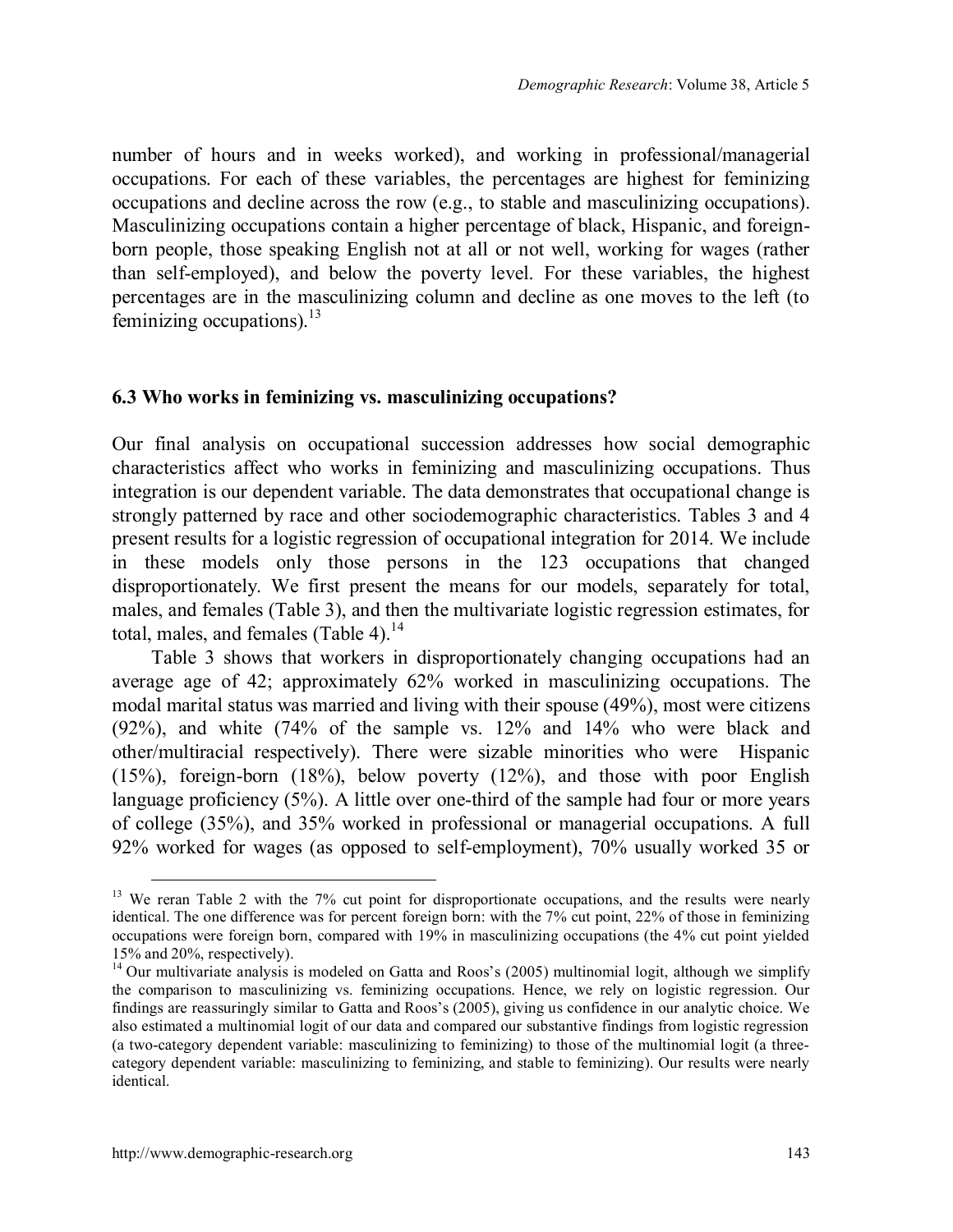more hours per week, and 68% worked 50 to 52 weeks in the previous year. Focusing on sex differences, men were more likely than women to be married with their spouse present (52 vs. 46%), have four or more years of college (38 vs. 31%), and work full time (either hourly or weeks worked; 75% vs. 65% and 71% vs. 65% respectively). Women, on the other hand, were more likely than men to be formerly married (23% vs. 14%), to be in poverty  $(13\% \text{ vs. } 10\%)$ , and to be in masculinizing occupations  $(66\% \text{ vs. } 10\%)$ 59%).

|                                                                 | <b>Means</b> |      |        |
|-----------------------------------------------------------------|--------------|------|--------|
|                                                                 | Total        | Male | Female |
| Dependent variable                                              |              |      |        |
| Occupational integration (1=masculinizing, 0=feminizing)        | .623         | .592 | .659   |
| Independent variables                                           |              |      |        |
| Age (in years)                                                  | 42.5         | 42.5 | 42.4   |
| <b>Marital status</b>                                           |              |      |        |
| Married, spouse present (ref.)                                  | .490         | .515 | .461   |
| Formerly married, separated                                     | .180         | .139 | .227   |
| Never married                                                   | .331         | .346 | .313   |
| Race                                                            |              |      |        |
| White (ref.)                                                    | .744         | .757 | .730   |
| <b>Black</b>                                                    | .119         | .109 | .131   |
| Other (including multirace)                                     | .137         | .134 | .139   |
| Hispanic (1=Hispanic)                                           | .149         | .145 | .154   |
| Citizen (1=US citizen)                                          | .917         | .913 | .920   |
| Foreign born (1=foreign born)                                   | .180         | .181 | .178   |
| Poor English ability (1=speaks English not at all, or not well) | .046         | .042 | .051   |
| Poverty (1=below poverty level)                                 | .115         | .105 | .128   |
| Education                                                       |              |      |        |
| LT high school                                                  | .088         | .088 | .088   |
| High school/some college                                        | .565         | .536 | .600   |
| 4 yrs or more of college (ref.)                                 | .347         | .377 | .313   |
| Professional/manager work (1=worked in prof/mgr occupation)     | .354         | .405 | .294   |
| Worked for wages (1=worked for wages in ref day/week)           | .924         | .905 | .946   |
| Worked 35 or more hours (1=usually worked 35+ hours per week in |              |      |        |
| previous year)                                                  | .701         | .748 | .647   |
| Worked 50-52 weeks (1=worked 50-52 weeks last year)             | .681         | .708 | .651   |

#### **Table 3: Means for a model of occupational integration, US men and women in disproportionately changed occupations, 2013‒2014<sup>a</sup>**

<sup>a</sup> Includes only those in occupations whose percentage point representation of women changed disproportionately from 2000 to 2014, either positively by at least 4% (feminizing) or negatively by at least 4% (masculinzing).

In Table 4 we present three multivariate models for 2014, first for the total population, then for males and females separately. We include odds ratios (OR) for ease of interpretation. Given the coding of the integration variable  $(1 =$  masculinizing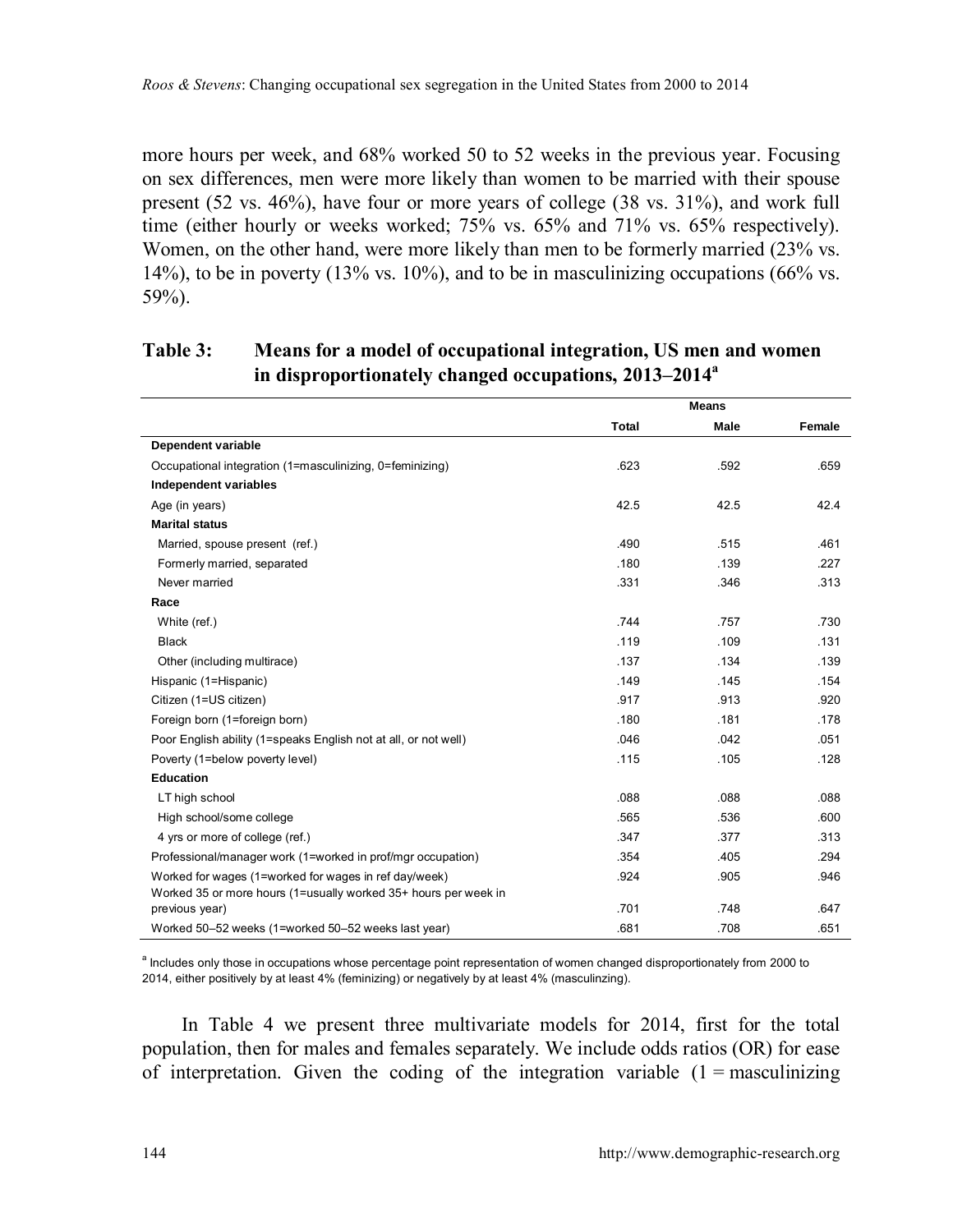occupations and  $0 =$  feminizing occupations), our odds ratios represent the odds of being in a masculinizing vs. feminizing occupation in 2014. Given the large sample size in the IPUMS data, all of the coefficients are significant ( $p$ <.0001).

|                                                                                   | Total <sup>b</sup> | <b>Male</b> <sup>b</sup> | Female <sup>b</sup> |
|-----------------------------------------------------------------------------------|--------------------|--------------------------|---------------------|
| Independent variables                                                             | Odds ratio         | Odds ratio               | Odds ratio          |
| Age                                                                               | .992               | .983                     | 1.00                |
| <b>Marital status</b>                                                             |                    |                          |                     |
| Married, spouse present (ref.)                                                    | ---                |                          |                     |
| Formerly married, separated                                                       | 1.10               | 1.21                     | .943                |
| Never married                                                                     | 1.19               | 1.30                     | 1.05                |
| Race                                                                              |                    |                          |                     |
| White (ref.)                                                                      |                    |                          |                     |
| <b>Black</b>                                                                      | 1.36               | 1.29                     | 1.50                |
| Other (including multirace)                                                       | 1.11               | 1.12                     | 1.12                |
| Hispanic (1=Hispanic)                                                             | 1.01               | .973                     | 1.08                |
| Citizen (1=US citizen)                                                            | .844               | .881                     | .809                |
| Foreign born (1=foreign born)                                                     | 1.14               | 1.14                     | 1.15                |
| Poor English ability (1=speaks English not at all, or not well)                   | 1.59               | 1.45                     | 1.76                |
| Poverty (1=below poverty level)                                                   | 1.06               | 1.14                     | 1.04                |
| Education                                                                         |                    |                          |                     |
| LT high school                                                                    | 3.38               | 3.71                     | 2.87                |
| High school/some college                                                          | 2.41               | 2.56                     | 2.10                |
| 4 yrs or more of college (ref.)                                                   | $- - -$            | ---                      | ---                 |
| Professional/manager work (1=worked in prof/mgr occupation)                       | .089               | .116                     | .062                |
| Worked for wages (1=worked for wages in ref day/week)                             | 2.47               | 2.45                     | 2.44                |
| Worked 35 or more hours (1=usually worked 35+ hours per week in<br>previous year) | 1.12               | 1.17                     | 1.07                |
| Worked 50-52 weeks (1=worked 50-52 weeks last year)                               | .828               | .818                     | .834                |
|                                                                                   |                    |                          |                     |
| Wald chi-square statistic (df)                                                    | 10821685 (16)      | 5765045 (16)             | 4922870 (16)        |
| -2 Log L (Intercept only)                                                         | 46593629           | 25550640                 | 20876594            |
| -2 Log L (Intercept and covariates)                                               | 30754644           | 16833632                 | 13671435            |

### **Table 4: Logistic regression for a model of occupational integration, US men and women in disproportionately changed occupations, 2013-14<sup>a</sup>**

<sup>a</sup> Includes only those in occupations whose percentage point representation of women changed disproportionately from 2000 to 2014, either positively by at least 4 percent (feminizing) or negatively by at least 4 percent (masculinizing).

**<sup>b</sup>** Estimates calculated for the sample with no missing values on included variables. Dependent variable: 1=masculinizing,

0=feminizing.

*Note*: All coefficients significant p<.0001.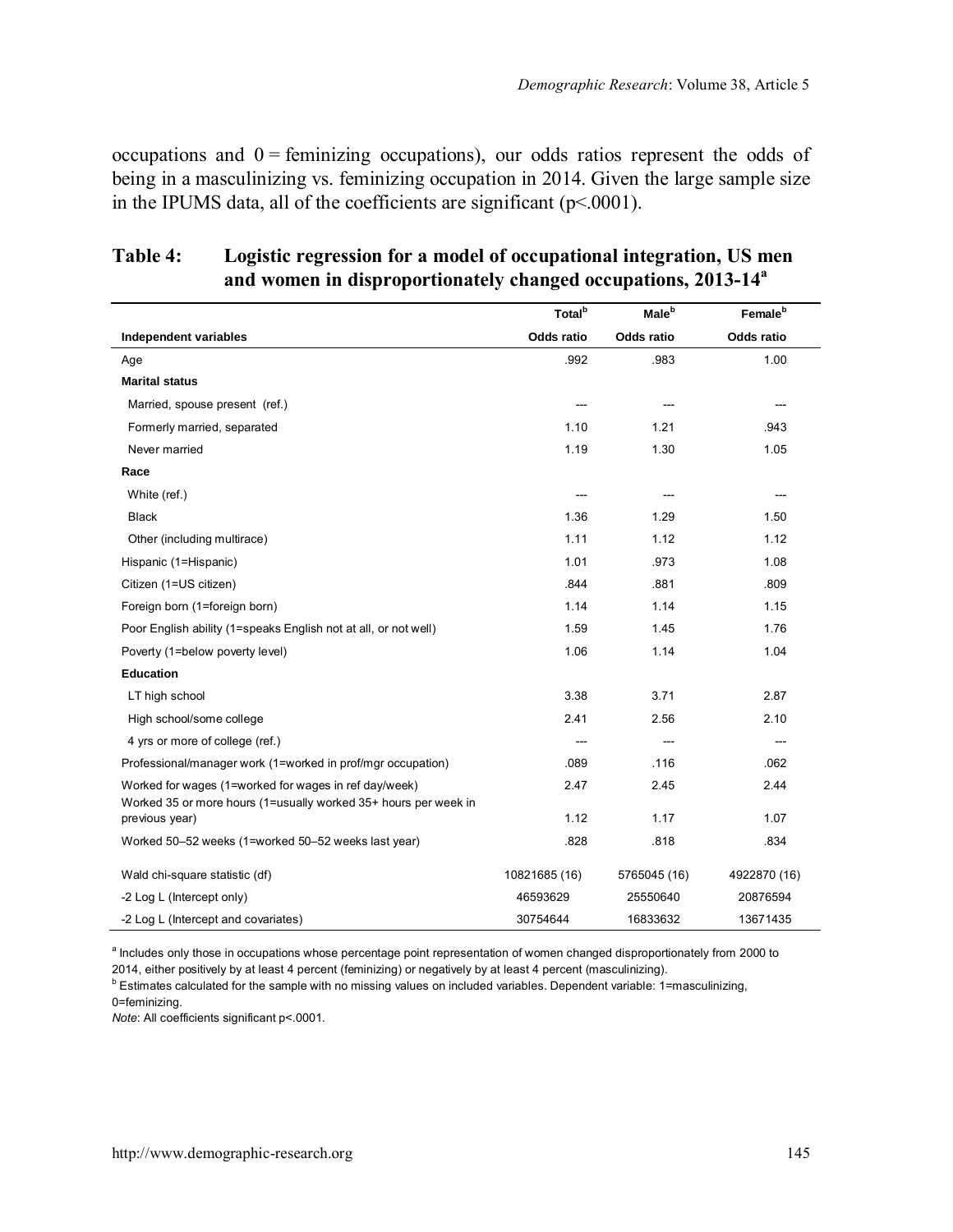The multivariate results replicate our descriptive findings. For the total population, those respondents with personal variables typically associated with marginal labor market location are more likely to be in masculinizing occupations (odds ratios greater than 1). Those with characteristics typically associated with higher labor market rewards are more likely to be in feminizing occupations (odds ratios less than 1). Nonwhites (either black or other races) are significantly more likely to be in masculinizing occupations. In comparison to whites, blacks have 1.36 times the odds, and other races 1.11 times the odds, of being in masculinizing occupations. Similarly, those who are foreign-born  $(OR = 1.14)$ , who have poor English speaking skills  $(OR = 1.59)$ , or have never married  $(OR = 1.19)$ , relative to married) are more likely to work in masculinizing occupations. In comparison with college graduates, those with less than a high school diploma or high school/some college are significantly more likely to be in masculinizing occupations ( $OR = 3.38$  and  $OR = 2.41$  respectively). In contrast, citizens, those in professional or managerial work, and those working 50 to 52 weeks per year are more likely to work in feminizing occupations ( $OR = .844$ ,  $OR =$ .089, and  $OR = .828$ , respectively). Full-time hours is associated with working in masculinizing occupations ( $OR = 1.12$ ).

Our remaining logistic regressions investigate whether the factors affecting the odds of being in a masculinizing vs. feminizing occupation vary by sex. Many of the variables we specified are associated with masculinization for men, including being black or other race relative to white, being foreign-born, having poor English speaking skills, being in poverty, having less than a college degree relative to college graduation, working for wages and full-time hours, and being formerly or never married relative to married. Intriguingly, the variables that predicted working in a masculinizing occupation were similar for women, although not identical: being black or other race relative to white, being foreign-born, having a poor English speaking ability, having less than a college degree relative to college graduation, working for wages and fulltime hours, and being never married relative to married. Being Hispanic increased the odds of working in masculinizing occupations for women but increased the odds of working in feminizing occupations for men  $(OR = 1.08 \text{ vs. } OR = .973)$ . The only other sex difference was being formerly married relative to married increased the odds of working in masculinizing occupations for men, but was linked to feminization for women. For both men and women, being white, non-Hispanic, educated, US born, and citizens (among other characteristics) worked to advantage workers' inroads to feminizing occupations.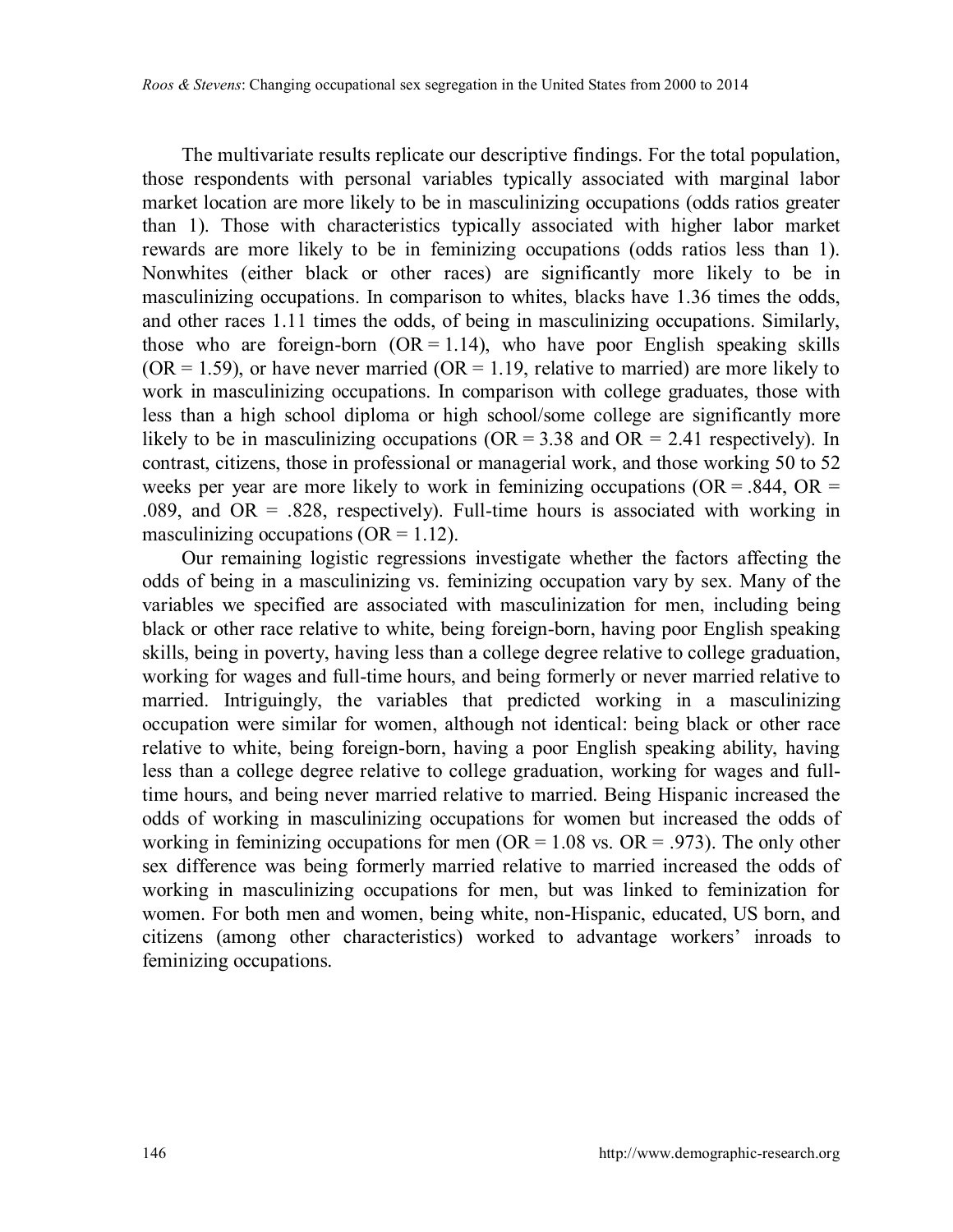## **7. Discussion**

Our data provides novel insights into how occupational integration unfolded in the beginning decades of the  $21<sup>st</sup>$  century. We summarize our results here, by returning to our two research questions. First, it's important to recognize that while a stall in occupational desegregation can exist at the level of the labor market as a whole, there can still be considerable flux in the shifting gender makeup of individual occupations. The 2000 to 2014 period continued some of the feminizing trends we saw in the 1970 to 2000 period, including continuing inroads for women into traditionally male health professions.

We also find that masculinization was more common between 2000 and 2014 than it was in earlier years. Although much of the earlier research on men's entry into occupations examines the female professions (e.g., nursing, social work, librarianship, and teaching; Lupton 2006; Williams 2013; Wingfield 2009), our data suggests that these were not the occupations that disproportionately masculinized. Instead, men increased their representation in lower status, nonprofessional occupations.<sup>1[5](#page-22-0)</sup>

Second, we examine the social-demographic characteristics of those located in feminizing and masculinizing occupations. The results are unequivocal: Those in feminizing occupations are more likely to be white, US citizens, educated, currently married/with spouse, working in a professional/managerial occupation, and working full time (in hours and weeks worked). Those in masculinizing occupations are more likely to be black, Hispanic, persons speaking English poorly, working for wages (as opposed to self-employed), foreign-born, and in poverty.

Our multivariate results predicting 2014 occupational placement underscore that women have continued their inroads into traditionally male occupations much in the same way that they did in the immediate post-1970 period. What has changed after 2000 is that there is movement toward masculinization as well as feminization. Masculinization, however, is not fueled by the occupational movement of all men. Instead, it occurs among those marginal to the labor market – nonwhites, foreign-born, noncitizens, the less educated, those in poverty, and those with poor English speaking skills.

What conclusions can we draw from our findings and what insights can they provide about occupational integration? As noted, our data cannot speak to the issue of choice, or to the relative importance of egalitarianism-driven vertical vs. essentialismdriven horizontal integration (Charles and Bradley 2009; Charles and Grusky 2004; see

<span id="page-22-0"></span><sup>&</sup>lt;sup>15</sup> If the number of years examined were to be broadened beyond 2000 to 2014, there would be a larger increase of nurses: Between 1970 and 2011, men's representation among registered nurses increased from 2.7% to 9.6%, and among licensed practical/vocational nurses from 3.9% to 8.1% (Landivar 2013: 2). Nursing is still, however, heavily female. See also Miller and Fremson (2018) and Munnich and Wozniak (2017).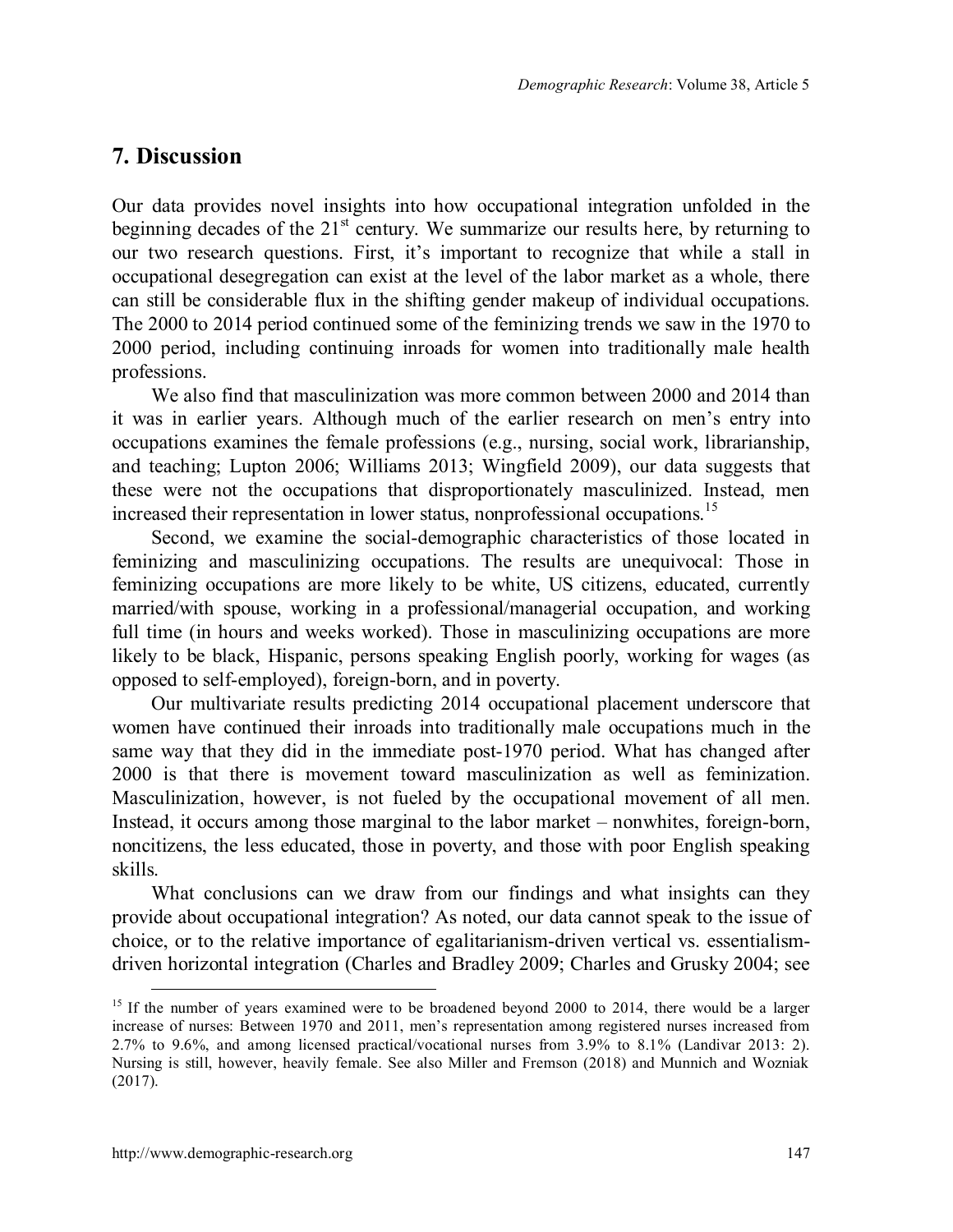also England 2016). We can only know occupational outcomes in 2000 and 2014, not the choices that got workers to those occupations. Building the historical record, however, adds new data to the long conversation on occupational feminization that gained new momentum in the 1970s.

One aspect of that conversation was whether women's inroads into male occupations constituted genuine integration, ghettoization, or resegregation (Reskin and Roos 1990: Chapter 3). At any particular point in time, we do not know whether feminization (or masculinization) will continue, reverse, or remain stable. Are feminizing occupations on a path toward genuine integration, will women become ghettoized into fields within feminizing occupations, or will these occupations resegregate as female? We are unable to fully answer these questions. We can say, however, that in most of the feminizing occupations in Table 1, women were not in 2000, and still are not in 2014, equally represented with men. For example, women were 18% of dentists in 2000 and 28% in 2014 (still a male occupation by our terminology). Optometrists were 27% female in 2000, increasing to 41% in 2014 (moving it to a mixed occupation). In pharmacy, women topped 55% by 2014 (still a mixed but perhaps beginning to resegregate as female). Several health professions were already female occupations and continued to further resegregate between 2000 and 2014, including physician assistants (64% to 68%), health diagnosing and treating practitioners (61% to 72%), and opticians (66% to 74%). The only health-care occupation into which men disproportionately increased their representation was radiation therapists, where the percent female declined from 72% to 65% (indicating that it is still clearly a female occupation).

We can also add insight into studies of how occupations integrate. Our findings support the argument that it's the unevenness of occupational integration that has grown ever more visible in the 2000 to 2014 period (Reskin and Maroto 2011: 82). We find that changing occupational sex segregation is patterned by race and other sociodemographic characteristics. Of those occupations that have undergone disproportionate feminization, it is whites (relative to nonwhites), US citizens, the college educated, those currently married/with spouse (relative to other marital statuses), those working full-time weeks, and those working in professional/managerial occupations who are more likely to be in feminizing occupations. Our findings confirm that college educated and mostly white women, spurred on by supportive policies such as Title IX, have continued to make inroads into the same types of professional and managerial occupations they gained access to in the immediate post-1970 period. With their increased levels of education and experience, these are women at the top of the labor queue and able to compete with their male counterparts. Expanding beyond their concentration in nursing and pharmacy in the post-1970 period, women have moved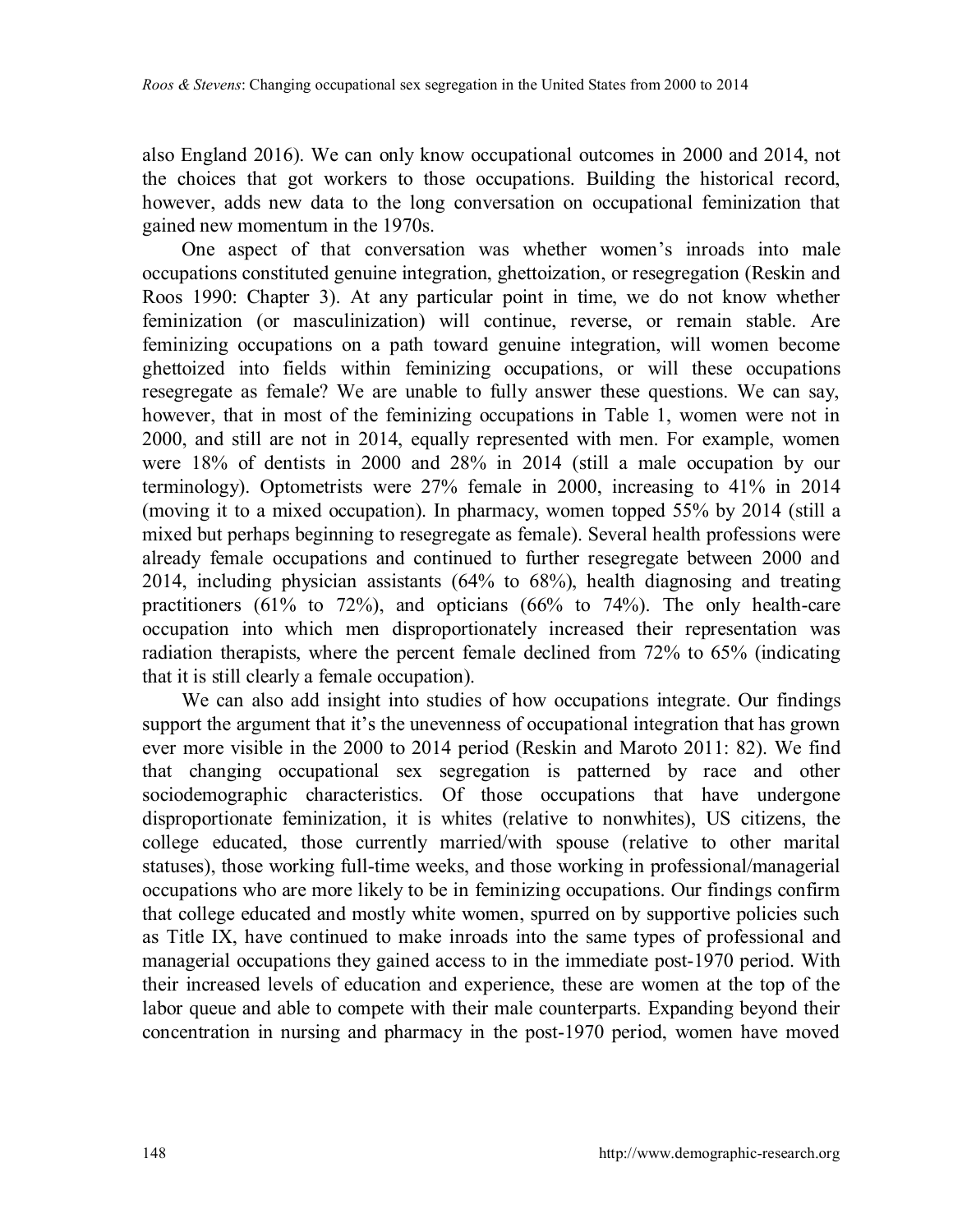into other health-related professions – findings consistent with women's increased education levels.

Conversely, Hispanics, nonwhites (relative to whites), those with poor English skills, the foreign-born, those working for wages (vs. self-employed), and those below the poverty line are more likely to be in masculinizing occupations. Our findings are consistent with arguments that addressed the uneven nature of occupational change by examining men's involuntary movement into the service sector and other feminized labor (Dill, Price-Glynn, and Rakovski 2016; Gatta, Boushey, and Appelbaum 2009). Williams and Villemez (1993) find that some men enter predominantly female professions through a "trap door": Men facing disadvantages in the labor market (often poor and/or minority) enter less desirable, often feminized, sectors of the labor market. Lupton (2006) finds that middle-class men in the United Kingdom are guided into professional careers by their families, schools, and guidance counselors, while workingclass men moved into female professions, like library science, human resources, and elementary education.

Importantly, masculinization is not occurring disproportionately in the female professions, suggesting that a broader application of these researchers' theories might be called for. Our findings are also consistent with England's (2010) argument that privileged men, unlike their marginalized counterparts, can resist moving into predominantly female occupations, particularly those that are less prestigious (see McCall 2011).

In sum, this research demonstrates the usefulness of focusing on masculinizing occupations, and not just those women making inroads into predominantly male occupations. Occupational feminization was the big story of the 1970s. Now the story has broadened to race and other sociodemographic characteristics and the role they play in sex integration. We have provided a broader picture of recent trends in occupational integration, moving beyond a focus on predominantly male or female occupations, to examine sex integration in process. Our findings illustrate the importance not just of shifts in sex composition, but also of the importance of race, immigrant status, and other sociodemographic characteristics on occupational integration.

As policy makers digest such findings, it's important to broaden policy solutions beyond a focus on choice. As McCall (2001: 118) argues, public policies need to address the underlying economic conditions that help to create varied "configurations of inequality." To address these forms of inequality requires a more expansive set of policies that ensure access to unions and minimum wage legislation that enhance economic security among low-paid workers. Related to this, future research would also benefit from an examination of how working conditions, such as job satisfaction, wages, and/or benefits, shift over time, either similarly or differently for women and men, and/or for feminizing and masculinizing occupations.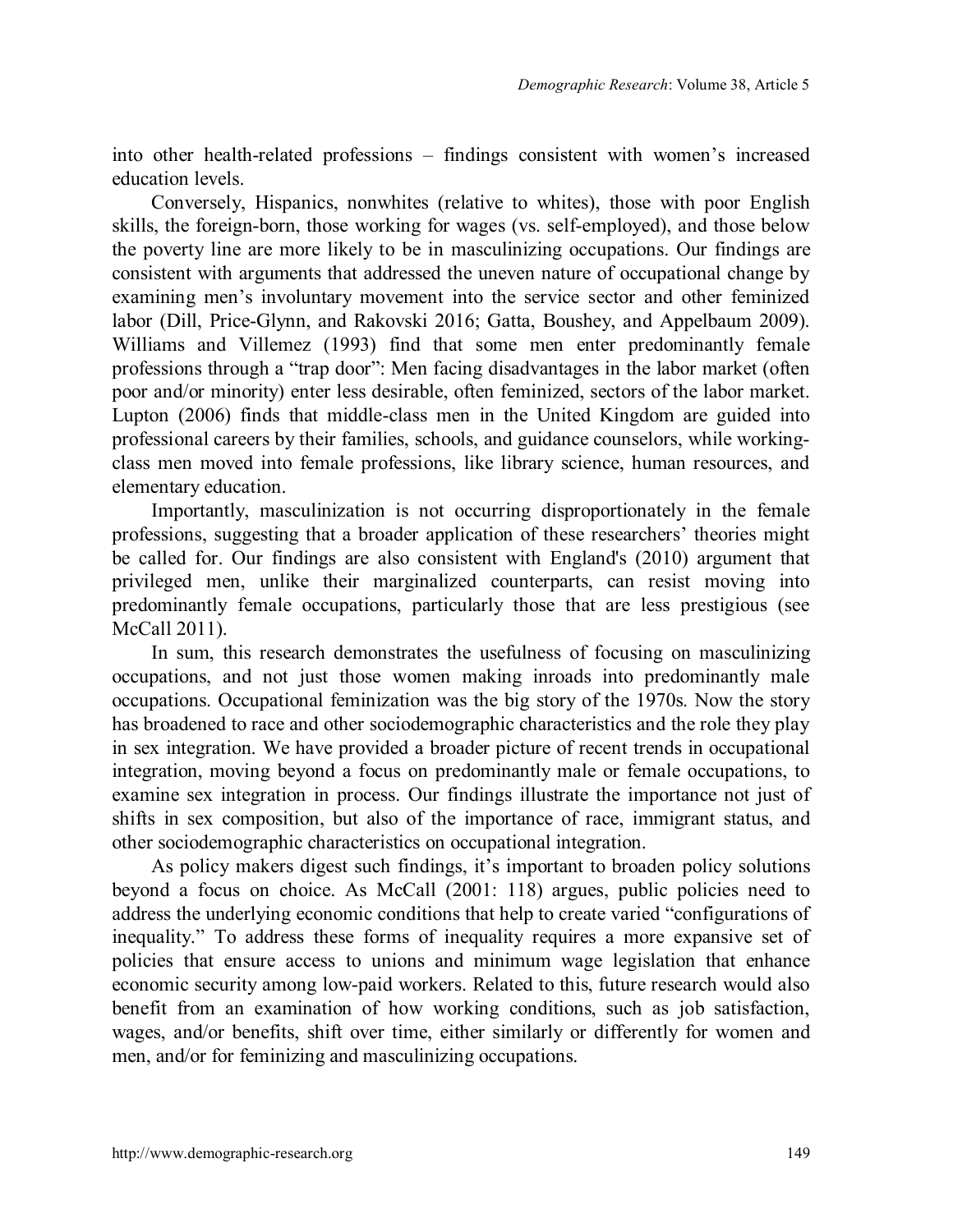*Roos & Stevens*: Changing occupational sex segregation in the United States from 2000 to 2014

# **8. Acknowledgements**

We thank Mary Gatta, Deborah Carr, Dana Britton, Paula England, Leslie McCall, Julie Phillips, and anonymous reviewers for advice on previous versions. This article was supported in part by a Rutgers University Research Council Grant, AY 2013-14. We presented an earlier version of the paper at the American Sociological Association Annual Meetings, August, 2014.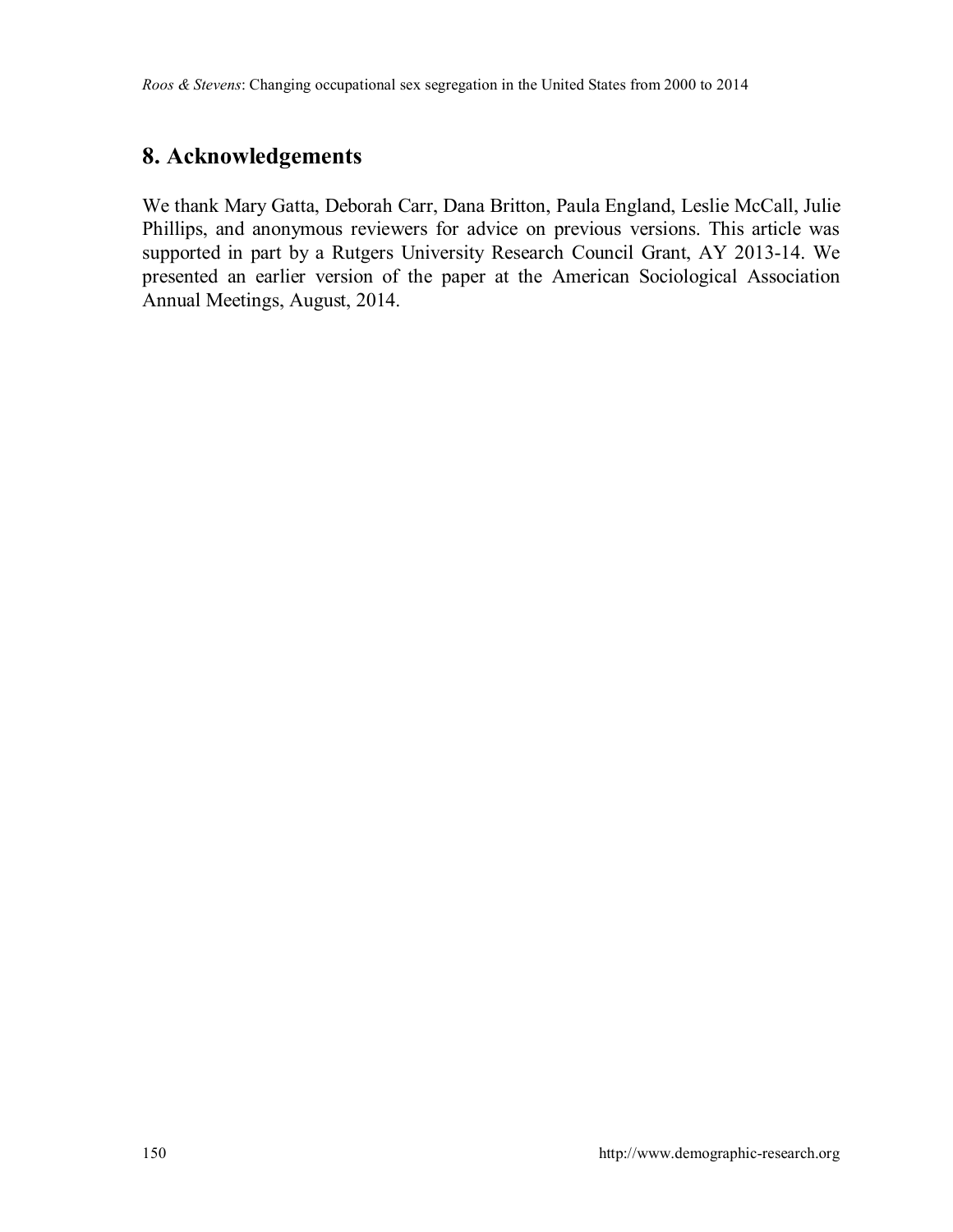### **References**

- Alegria, S.N. and Branch, E.H. (2015). Causes and consequences of inequality in the STEM: Diversity and its discontents. *International Journal of Gender, Science and Technology* 7(3): 321‒342.
- Autor, D. (2010). The polarization of job opportunities in the U.S. labor market [electronic resource]. Washington, D.C.: The Hamilton Project. [http://www.hamiltonproject.org/papers/the\\_polarization\\_of\\_job\\_opportunities\\_i](http://www.hamiltonproject.org/papers/the_polarization_of_job_opportunities_in_the_u.s._labor_market_implica) n the u.s. labor market implica.
- Blau, F.D. and Kahn, L.M. (2016). The gender wage gap: Extent, trends, and explanations. Bonn: Institute for Labor (IZA) (IZA discussion paper 9656). [http://ftp.iza.org/dp9656.pdf.](http://ftp.iza.org/dp9656.pdf)
- Branch, E.H. (2011). *Opportunity denied: Limiting black women to devalued work*. New Brunswick: Rutgers University Press.
- Britton, D. (2000). The epistemology of the gendered organization. *Gender and Society* 14(3): 418‒434. [doi:10.1177/089124300014003004.](https://doi.org/10.1177/089124300014003004)
- Browne, I. and Misra, J. (2003). The intersection of gender and race in the labor market. *Annual Review of Sociology* 29: 487‒513. [doi:10.1146/annurev.soc.29.010202.](https://doi.org/10.1146/annurev.soc.29.010202.100016) [100016.](https://doi.org/10.1146/annurev.soc.29.010202.100016)
- Buchmann, C., DiPrete, T.A., and McDaniel, A. (2008). Gender inequalities in education. *Annual Review of Sociology* 34: 319‒337. [doi:10.1146/annurev.soc.](https://doi.org/10.1146/annurev.soc.34.040507.134719) [34.040507.134719.](https://doi.org/10.1146/annurev.soc.34.040507.134719)
- Charles, M. and Bradley, K. (2009). Indulging our gendered selves? Sex segregation by field of study in 44 countries. *American Journal of Sociology* 114(4): 924–976. [doi:10.1086/595942.](https://doi.org/10.1086/595942)
- Charles, M. and Grusky, D. (2004). *Occupational ghettos: The worldwide segregation of women and men*. Stanford: Stanford University Press.
- Cohen, P.N. (2013, November 23). How can we jump-start the struggle for gender equality? *New York Times*: SR9. [https://opinionator.blogs.nytimes.com/2013/](https://opinionator.blogs.nytimes.com/2013/11/23/how-can-we-jump-start-the-struggle-for-gender-equality/?_r=0)  $11/23/how-can-we-jump-start-the-struggle-for-gender-equality?  $r=0$$
- Cohen, P.N., Huffman, M.L., and Knauer, S. (2009). Stalled progress? Gender segregation and wage inequality among managers, 1980–2000. *Work and Occupations* 36(4): 318‒342. [doi:10.1177/0730888409347582.](https://doi.org/10.1177/0730888409347582)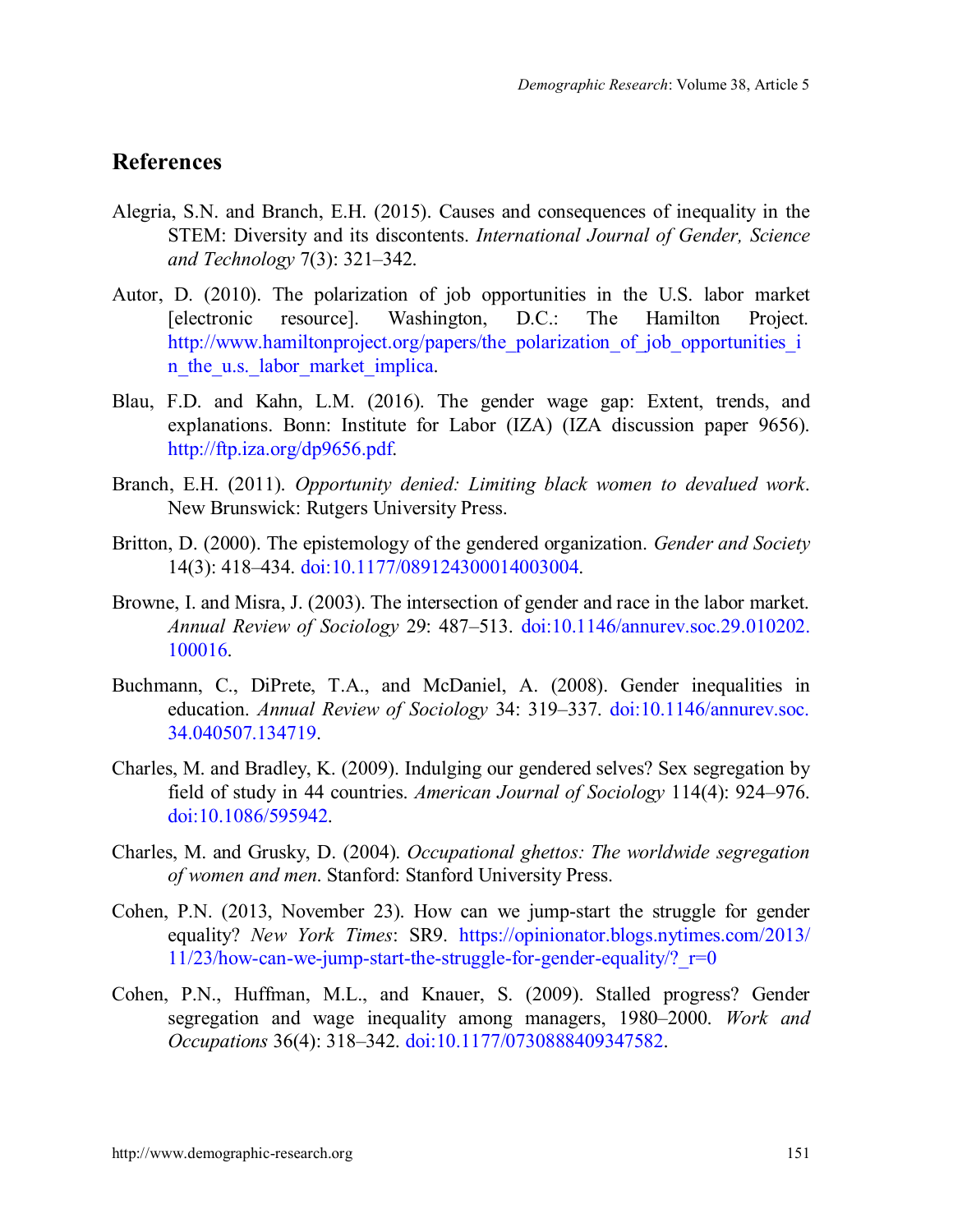- Cotter, D.A., Hermsen, J.M., and Vanneman, R. (2004). *Gender inequality at work*. New York: Russell Sage Foundation.
- Cotter, D.A., Hermsen, J.M., and Vanneman, R. (2009). The stalled gender revolution [electronic resource]. College Park: University of Maryland. [http://www.bsos.](http://www.bsos.umd.edu/socy/vanneman/endofgr/default.html) [umd.edu/socy/vanneman/endofgr/default.html.](http://www.bsos.umd.edu/socy/vanneman/endofgr/default.html)
- Coontz, S. (2011). *A strange stirring: The feminine mystique and American women at the dawn of the 1960s*. New York: Basic Books.
- Dewan, S. and Gebeloff, R. (2012, May 20). More men enter fields dominated by women. *New York Times*: A1. [http://www.nytimes.com/2012/05/21/business/](http://www.nytimes.com/2012/05/21/business/increasingly-men-seek-success-in-jobs-dominated-by-women.html?adxnnl=1&smid=fb-share&adxnnlx=1337779596-TKvyjvP6wXrsSHRzBeNmUg) [increasingly-men-seek-success-in-jobs-dominated-by-women.html.](http://www.nytimes.com/2012/05/21/business/increasingly-men-seek-success-in-jobs-dominated-by-women.html?adxnnl=1&smid=fb-share&adxnnlx=1337779596-TKvyjvP6wXrsSHRzBeNmUg)
- Dill, J.S., Price-Glynn, K., and Rakovski, C. (2016). Does the 'glass escalator' compensate for the devaluation of care work occupations? The careers of men in low- and middle-skill health care jobs. *Gender and Society* 30(2): 334–360.
- England, P. (2010). The gender revolution: Uneven and stalled. *Gender and Society* 24(2): 149‒166. [doi:10.1177/0891243210361475.](https://doi.org/10.1177/0891243210361475)
- England, P. (2016). Sometimes the social becomes personal: Gender, class, and sexualities. *American Sociological Review* 81(1): 4‒28. [doi:10.1177/00031224](https://doi.org/10.1177/0003122415621900) [15621900.](https://doi.org/10.1177/0003122415621900)
- Gatta, M.L., Boushey, H., and Appelbaum, E. (2009). High-touch and here to stay: Future skills demands in U.S. low wage service occupations. *Sociology* 43(5): 968-989. [doi:10.1177/0038038509340735.](https://doi.org/10.1177/0038038509340735)
- Gatta, M.L. and Roos, P.A. (2005). Rethinking occupational integration. *Sociological Forum* 20(3): 369‒402. [doi:10.1007/s11206-005-6594-5.](https://doi.org/10.1007/s11206-005-6594-5)
- Hegewisch, A. and Hartmann, H. (2014). Occupational segregation and the gender wage gap: Job half done. Washington, D.C.: Institute for Women's Policy Research. https://www.dol.gov/wb/resources/occupational segregation and wa [ge\\_gap.pdf.](https://www.dol.gov/wb/resources/occupational_segregation_and_wage_gap.pdf)
- Jank, S. and Owens, L. (2012) Inequality in the United States: Understanding inequality with data [electronic resource]. Stanford: Stanford Center on Poverty and Inequality. [http://inequality.stanford.edu/sites/default/files/Inequality\\_SlideDe](http://inequality.stanford.edu/sites/default/files/Inequality_SlideDeck.pdf) [ck.pdf.](http://inequality.stanford.edu/sites/default/files/Inequality_SlideDeck.pdf)
- Kalleberg, A.L. (2009). Precarious work, insecure workers: Employment relations in transition. *American Sociology Review* 74(1): 1‒22. [doi:10.1177/0003122409](https://doi.org/10.1177/000312240907400101) [07400101.](https://doi.org/10.1177/000312240907400101)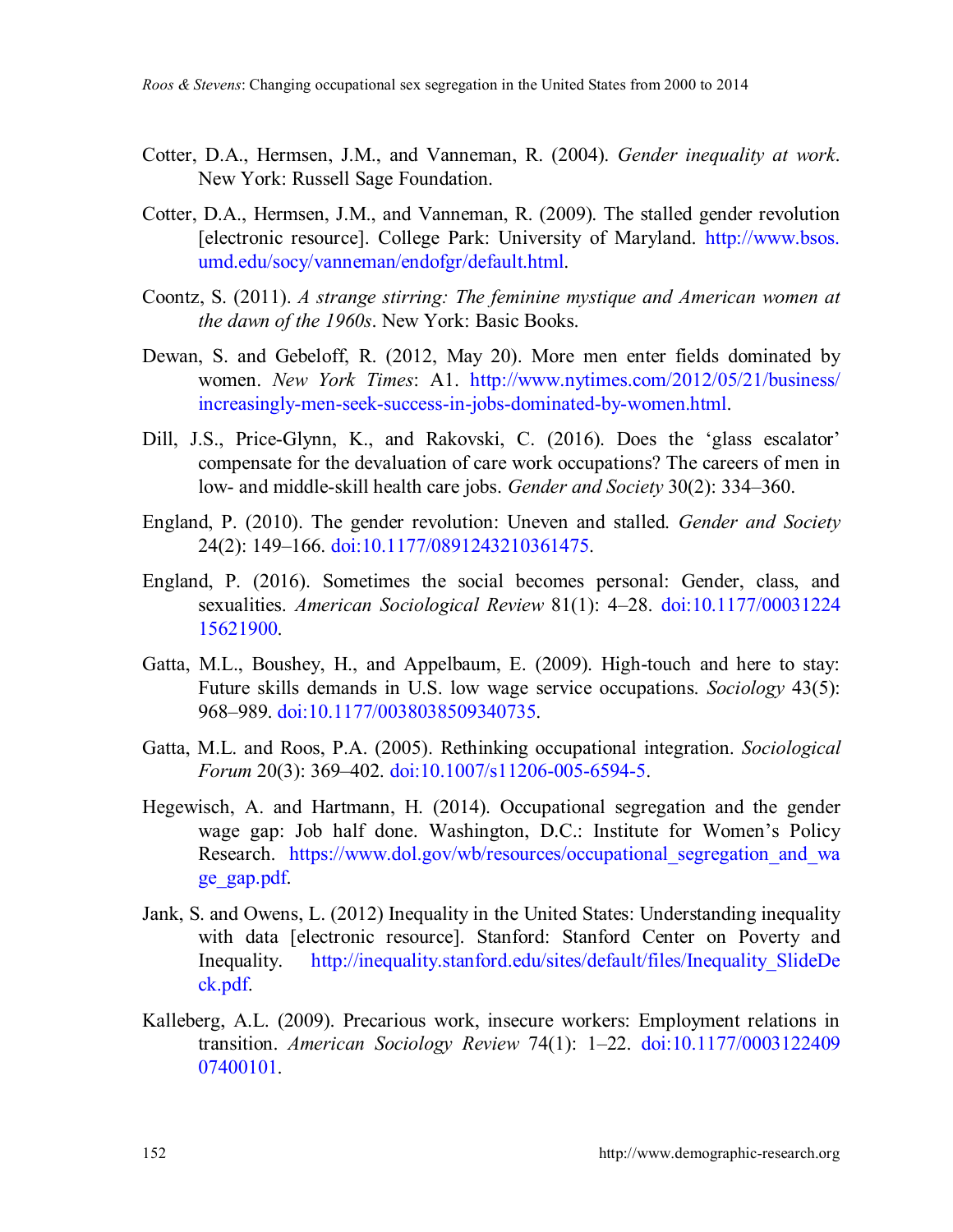- Kalleberg, A.L. (2011). *Good jobs, bad jobs: The rise of polarized and precarious employment systems in the United States, 1970s to 2000s*. New York: Russell Sage Foundation.
- Landivar, L.C. (2013). Men in nursing occupations: American Community Survey highlight report. Suitland: U.S. Bureau of the Census, Social, Economic, and Housing Statistics Division. [https://www.census.gov/people/io/files/Men\\_in\\_](https://www.census.gov/people/io/files/Men_in_Nursing_Occupations.pdf) Nursing Occupations.pdf.
- Lupton, B. (2006). Explaining men's entry into female-concentrated occupations: Issues of masculinity and social class. *Gender, Work and Organizations* 13(2): 103– 128. [doi:10.1111/j.1468-0432.2006.00299.x.](https://doi.org/10.1111/j.1468-0432.2006.00299.x)
- Mandel, H. (2013). Up the down staircase: Women's upward mobility and the wage penalty for occupational feminization, 1970–2007. *Social Forces* 91(4): 1183– 1207. [doi:10.1093/sf/sot018.](https://doi.org/10.1093/sf/sot018)
- McCall, L. (2001). *Complex inequality: Gender, class and race in the new economy*. New York: Routledge.
- McCall, L. (2005). The complexity of intersectionality. *Signs* 30(3): 1771–1800. [doi:10.1086/426800.](https://doi.org/10.1086/426800)
- McCall, L. (2011). Women and men as class and race actors: Comment on England. *Gender and Society* 25(1): 94‒100. [doi:10.1177/0891243210389812.](https://doi.org/10.1177/0891243210389812)
- Miller, C.C. (2017, March 9). Race and class define men who take 'women's jobs.' *New York Times*: B1. [https://www.nytimes.com/2017/03/09/upshot/more-men](https://www.nytimes.com/2017/03/09/upshot/more-men-are-taking-womens-jobs-at-least-certain-men.html?mwrsm=Facebook&_r=0)[are-taking-womens-jobs-at-least-certain-men.html.](https://www.nytimes.com/2017/03/09/upshot/more-men-are-taking-womens-jobs-at-least-certain-men.html?mwrsm=Facebook&_r=0)
- Miller, C.C. and Fremson, R. (2018, January 4). Forget about the stigma: Male nurses explain why nursing is a job of the future for men. *New York Times*. [https://www.nytimes.com/interactive/2018/01/04/upshot/male-nurses.html.](https://www.nytimes.com/interactive/2018/01/04/upshot/male-nurses.html)
- Munnich, E. and Wozniak, A. (2017). What explains the rising share of U.S. men in registered nursing? Working paper series 2017-10, Washington Center for Equitable Growth. [http://equitablegrowth.org/working-papers/rising-share-men](http://equitablegrowth.org/working-papers/rising-share-men-nursing/)[nursing/.](http://equitablegrowth.org/working-papers/rising-share-men-nursing/)
- Phipps, P.A. (1990). Industrial and occupational change in pharmacy: Prescription for feminization. In: Reskin, B.F. and Roos, P.A. (eds.). *Job queues, gender queues: Explaining women's inroads into male occupations*. Philadelphia: Temple University Press: 111-127.